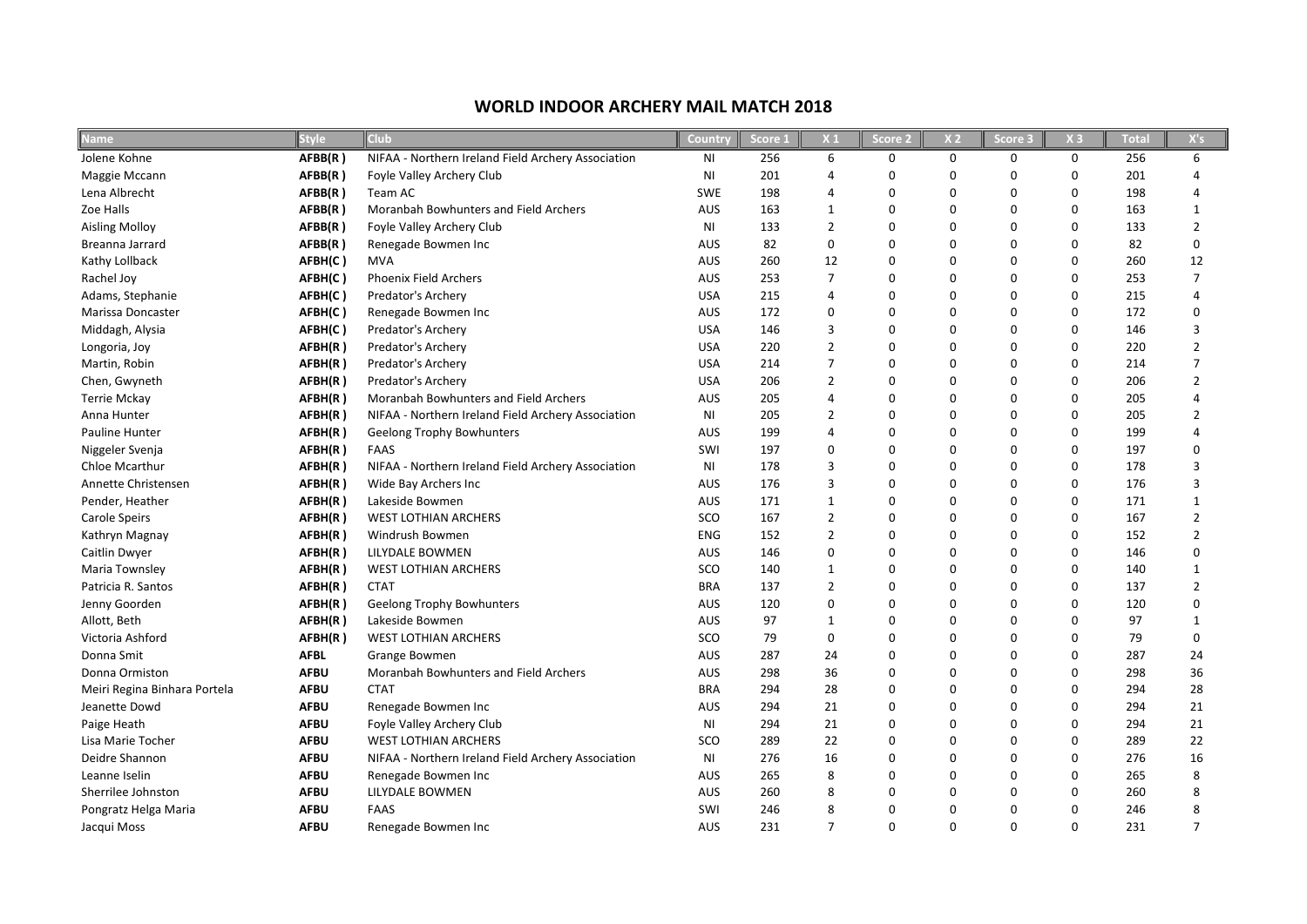| Bronwyn Blue             | <b>AFBU</b> | Renegade Bowmen Inc                                | <b>AUS</b> | 213 | $\overline{7}$          | $\mathbf 0$ | 0 | 0 | 0        | 213 | $\overline{7}$          |
|--------------------------|-------------|----------------------------------------------------|------------|-----|-------------------------|-------------|---|---|----------|-----|-------------------------|
| Melissa Ainscow          | <b>AFBU</b> | <b>Grange Bowmen</b>                               | AUS        | 210 | $\overline{4}$          | 0           | 0 | 0 | 0        | 210 | 4                       |
| Andria Swan              | <b>AFBU</b> | Renegade Bowmen Inc                                | <b>AUS</b> | 180 | $\overline{4}$          | $\mathbf 0$ | 0 | 0 | 0        | 180 | 4                       |
| <b>Annette Stevens</b>   | AFFS(C)     | <b>Feral Archery</b>                               | <b>AUS</b> | 247 | 9                       | $\Omega$    | 0 | 0 | 0        | 247 | 9                       |
| Ellen Zwick Ely          | AFFS(R)     | <b>CTAT</b>                                        | <b>BRA</b> | 249 | 10                      | 0           | 0 | 0 | 0        | 249 | 10                      |
| Lucy Berwick             | AFFS(R)     | Wide Bay Archers Inc                               | <b>AUS</b> | 199 | $\overline{2}$          | 0           | 0 | 0 | 0        | 199 | $\overline{2}$          |
| Tanya Green              | AFFS(R)     | NIFAA - Northern Ireland Field Archery Association | NI         | 191 | 3                       | $\mathbf 0$ | 0 | 0 | 0        | 191 | 3                       |
| Rachel Annand            | AFFS(R)     | <b>WEST LOTHIAN ARCHERS</b>                        | SCO        | 148 | 1                       | $\mathbf 0$ | 0 | 0 | 0        | 148 | $\mathbf{1}$            |
| <b>Studer Anne Marie</b> | <b>AFFU</b> | FAAS                                               | SWI        | 300 | 44                      | $\Omega$    | 0 | 0 | $\Omega$ | 300 | 44                      |
| Shayna Antonio           | <b>AFFU</b> | Independent                                        | AUS        | 300 | 31                      | 0           | 0 | 0 | 0        | 300 | 31                      |
| <b>Eberhard Elaila</b>   | <b>AFFU</b> | <b>FAAS</b>                                        | SWI        | 299 | 37                      | $\mathbf 0$ | 0 | 0 | 0        | 299 | 37                      |
| <b>Rittiner Sandra</b>   | <b>AFFU</b> | <b>FAAS</b>                                        | SWI        | 298 | 41                      | $\mathbf 0$ | 0 | 0 | 0        | 298 | 41                      |
| Lucy Berwick             | <b>AFFU</b> | Wide Bay Archers Inc                               | <b>AUS</b> | 294 | 29                      | 0           | 0 | 0 | 0        | 294 | 29                      |
| Shona Judge              | <b>AFFU</b> | NIFAA - Northern Ireland Field Archery Association | NI         | 293 | 32                      | $\mathbf 0$ | 0 | 0 | 0        | 293 | 32                      |
| Angela Murphy            | <b>AFFU</b> | Grange Bowmen                                      | <b>AUS</b> | 293 | 27                      | 0           | 0 | 0 | 0        | 293 | 27                      |
| Keller Sara              | <b>AFFU</b> | <b>FAAS</b>                                        | SWI        | 284 | 13                      | $\Omega$    | 0 | 0 | $\Omega$ | 284 | 13                      |
| Lynne Fairhall           | <b>AFFU</b> | <b>Feral Archery</b>                               | <b>AUS</b> | 274 | 9                       | $\Omega$    | 0 | 0 | 0        | 274 | 9                       |
| Sherrilee Johnston       | <b>AFFU</b> | LILYDALE BOWMEN                                    | <b>AUS</b> | 273 | 14                      | 0           | 0 | 0 | 0        | 273 | 14                      |
| Sue Blunsdon             | AFHB        | Windrush Bowmen                                    | <b>ENG</b> | 120 | 3                       | $\Omega$    | 0 | 0 | 0        | 120 | 3                       |
| Prince, Kay              | <b>AFLB</b> | Lakeside Bowmen                                    | <b>AUS</b> | 204 | $\overline{\mathbf{4}}$ | 0           | 0 | 0 | 0        | 204 | $\overline{\mathbf{4}}$ |
| Jutzi Manuela            | <b>AFLB</b> | <b>FAAS</b>                                        | SWI        | 185 | $\overline{2}$          | $\mathbf 0$ | 0 | 0 | 0        | 185 | $\overline{2}$          |
| Michelle Noonan          | <b>AFLB</b> | <b>WEST LOTHIAN ARCHERS</b>                        | SCO        | 177 | 1                       | 0           | 0 | 0 | 0        | 177 | $\mathbf{1}$            |
| Eberle Michaela          | <b>AFLB</b> | <b>FAAS</b>                                        | SWI        | 168 | $\overline{4}$          | $\Omega$    | 0 | 0 | 0        | 168 | 4                       |
| Nicole Ashton            | <b>AFLB</b> | <b>Geelong Trophy Bowhunters</b>                   | <b>AUS</b> | 109 | $\mathbf{1}$            | $\Omega$    | 0 | 0 | $\Omega$ | 109 | $1\,$                   |
| Penny O'doherty          | <b>AFTR</b> | Coffs Coast Archery Club                           | AUS        | 197 | 1                       | 0           | 0 | 0 | 0        | 197 | $\mathbf{1}$            |
| Talita Joslin Caetano    | <b>AFTR</b> | <b>VILA DOS ARQUEIROS</b>                          | <b>BRA</b> | 193 | $\overline{4}$          | $\mathbf 0$ | 0 | 0 | 0        | 193 | 4                       |
| Flüeli Franziska         | <b>AFTR</b> | <b>FAAS</b>                                        | SWI        | 152 | 1                       | $\mathbf 0$ | 0 | 0 | 0        | 152 | $\mathbf{1}$            |
| Kirsten Gamble           | <b>AFTR</b> | <b>WEST LOTHIAN ARCHERS</b>                        | SCO        | 142 | $\overline{2}$          | 0           | 0 | 0 | 0        | 142 | $\overline{2}$          |
| <b>Steve Barratt</b>     | AMBB(C)     | <b>Phoenix Field Archers</b>                       | <b>AUS</b> | 266 | 8                       | 0           | 0 | 0 | 0        | 266 | 8                       |
| Barry Hatchman           | AMBB(C)     | <b>MVA</b>                                         | AUS        | 208 | 1                       | $\mathbf 0$ | 0 | 0 | 0        | 208 | $\mathbf{1}$            |
| Allan Davidson           | AMBB(R)     | <b>WEST LOTHIAN ARCHERS</b>                        | SCO        | 259 | 14                      | $\Omega$    | 0 | 0 | $\Omega$ | 259 | 14                      |
| Mayk Warnecke            | AMBB(R)     | SV Wissen                                          | GER        | 258 | 15                      | $\mathbf 0$ | 0 | 0 | 0        | 258 | 15                      |
| <b>Russel Carlson</b>    | AMBB(R)     | Gympie Field Archers                               | <b>AUS</b> | 252 | 12                      | 0           | 0 | 0 | 0        | 252 | 12                      |
| Barwick, David           | AMBB(R)     | Lakeside Bowmen                                    | <b>AUS</b> | 249 | 6                       | $\Omega$    | 0 | 0 | 0        | 249 | 6                       |
| Rogerio Facin            | AMBB(R)     | Arqueiros do Vale (AVA)                            | <b>BRA</b> | 241 | 6                       | $\mathbf 0$ | 0 | 0 | 0        | 241 | 6                       |
| Heiko Uhlemann           | AMBB(R)     | SV Wissen                                          | GER        | 240 | $\overline{7}$          | $\mathbf 0$ | 0 | 0 | 0        | 240 | $\overline{7}$          |
| <b>Robert Mcarthur</b>   | AMBB(R)     | NIFAA - Northern Ireland Field Archery Association | NI         | 231 | $\overline{4}$          | $\Omega$    | 0 | 0 | 0        | 231 | $\overline{4}$          |
| <b>Todd Carlson</b>      | AMBB(R)     | <b>Gympie Field Archers</b>                        | <b>AUS</b> | 230 | 4                       | $\mathbf 0$ | 0 | 0 | 0        | 230 | 4                       |
| Gustavo Machado          | AMBB(R)     | <b>ECCO Archery</b>                                | <b>BRA</b> | 199 | $\overline{2}$          | $\Omega$    | 0 | 0 | $\Omega$ | 199 | $\overline{2}$          |
| Joachim Albrecht         | AMBB(R)     | Team AC                                            | <b>SWE</b> | 184 | 0                       | 0           | 0 | 0 | 0        | 184 | 0                       |
| Chad Vidler              | AMBB(R)     | <b>Gympie Field Archers</b>                        | <b>AUS</b> | 138 | 0                       | $\mathbf 0$ | 0 | 0 | 0        | 138 | 0                       |
| Pierce, Mike             | AMBH(C)     | Predator's Archery                                 | <b>USA</b> | 280 | 13                      | $\mathbf 0$ | 0 | 0 | 0        | 280 | 13                      |
| Tilgals, Jason           | AMBH(C)     | Lakeside Bowmen                                    | AUS        | 276 | $\mathbf{1}$            | 0           | 0 | 0 | 0        | 276 | $\mathbf{1}$            |
| Chris Wengel             | AMBH(C)     | Geelong Trophy Bowhunters                          | <b>AUS</b> | 269 | 15                      | $\Omega$    | 0 | 0 | 0        | 269 | 15                      |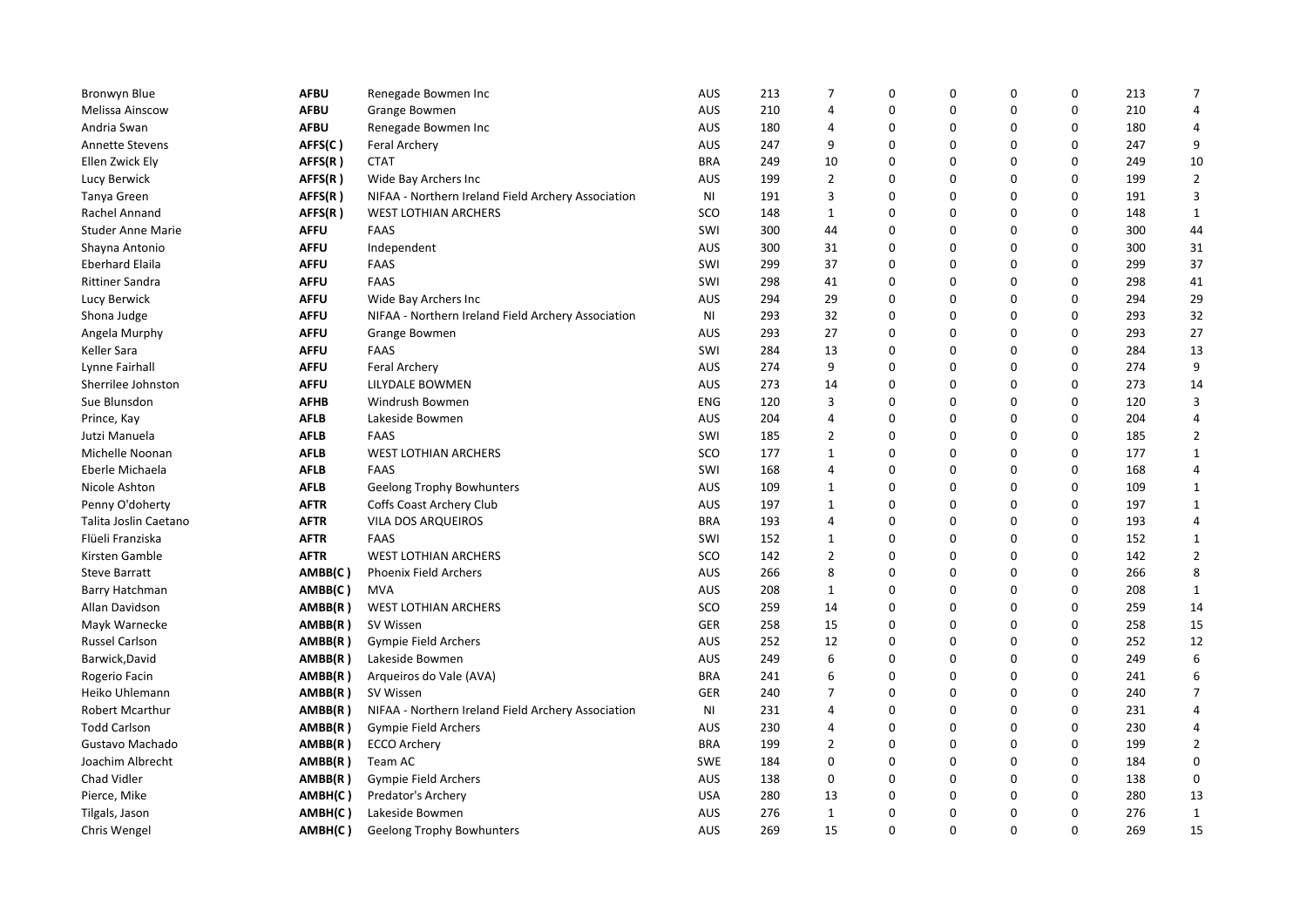| Garry Watson              | AMBH(C)     | <b>Phoenix Field Archers</b>                       | AUS        | 258 | 11             | 0        | 0        | 0        | 0        | 258 | 11                      |
|---------------------------|-------------|----------------------------------------------------|------------|-----|----------------|----------|----------|----------|----------|-----|-------------------------|
| Jay Podubinsky            | AMBH(C)     | <b>Phoenix Field Archers</b>                       | AUS        | 258 | 6              | 0        | 0        | 0        | 0        | 258 | 6                       |
| Ribi Thomas               | AMBH(C)     | <b>FAAS</b>                                        | SWI        | 244 | 11             | 0        | 0        | 0        | 0        | 244 | 11                      |
| Stefanini, Peter          | AMBH(C)     | Lakeside Bowmen                                    | <b>AUS</b> | 223 | 4              | $\Omega$ | 0        | 0        | 0        | 223 | 4                       |
| Luke Coulson              | AMBH(C)     | Phoenix Field Archers                              | <b>AUS</b> | 216 | 9              | 0        | 0        | 0        | 0        | 216 | 9                       |
| Craig Smith               | AMBH(C)     | Renegade Bowmen Inc                                | AUS        | 191 | 5              | 0        | 0        | 0        | 0        | 191 | 5                       |
| Klaus Frühling            | AMBH(R)     | SV Wissen                                          | GER        | 277 | 10             | 0        | 0        | 0        | 0        | 277 | 10                      |
| Raymund Stoll             | AMBH(R)     | SV Wissen                                          | GER        | 274 | 19             | 0        | 0        | 0        | 0        | 274 | 19                      |
| <b>Bruce Kelleher</b>     | AMBH(R)     | Geelong Trophy Bowhunters                          | <b>AUS</b> | 264 | 15             | 0        | $\Omega$ | 0        | 0        | 264 | 15                      |
| Rafael Kineippe           | AMBH(R)     | VILA DOS ARQUEIROS                                 | <b>BRA</b> | 258 | 19             | 0        | 0        | 0        | 0        | 258 | 19                      |
| Telmo Fonseca             | AMBH(R)     | Arqueiros do Vale (AVA)                            | <b>BRA</b> | 258 | 9              | 0        | 0        | 0        | 0        | 258 | 9                       |
| Sarda Salvatore           | AMBH(R)     | <b>FAAS</b>                                        | SWI        | 249 | 11             | $\Omega$ | 0        | 0        | 0        | 249 | 11                      |
| George Steel              | AMBH(R)     | <b>WEST LOTHIAN ARCHERS</b>                        | SCO        | 245 | 6              | 0        | 0        | 0        | 0        | 245 | 6                       |
| Wayne Atkinson            | AMBH(R)     | <b>Geelong Trophy Bowhunters</b>                   | <b>AUS</b> | 238 | 4              | 0        | 0        | 0        | 0        | 238 | $\overline{4}$          |
| Garcia, Greg              | AMBH(R)     | Predator's Archery                                 | <b>USA</b> | 237 | 10             | 0        | 0        | 0        | 0        | 237 | 10                      |
| Rogério Bolelli           | AMBH(R)     | VILA DOS ARQUEIROS                                 | <b>BRA</b> | 233 | 6              | 0        | 0        | 0        | 0        | 233 | 6                       |
| Darrin Dwyer              | AMBH(R)     | LILYDALE BOWMEN                                    | <b>AUS</b> | 230 | $\overline{4}$ | 0        | 0        | 0        | 0        | 230 | $\overline{4}$          |
| Flavio De Araujo Ferraz   | AMBH(R)     | Arqueiros do Vale (AVA)                            | <b>BRA</b> | 221 | 3              | 0        | 0        | 0        | 0        | 221 | 3                       |
| <b>Tomas Ward</b>         | AMBH(R)     | NIFAA - Northern Ireland Field Archery Association | ΝI         | 219 | 5              | $\Omega$ | $\Omega$ | $\Omega$ | 0        | 219 | 5                       |
| Topp, Glynn               | AMBH(R)     | Lakeside Bowmen                                    | <b>AUS</b> | 217 | 5              | 0        | 0        | 0        | 0        | 217 | 5                       |
| <b>STEVEN Mccormack</b>   | AMBH(R)     | Windrush Bowmen                                    | ENG        | 212 | $\overline{4}$ | 0        | 0        | 0        | 0        | 212 | $\overline{\mathbf{4}}$ |
| Michael Johnston          | AMBH(R)     | Feral Archery                                      | <b>AUS</b> | 201 | 1              | 0        | 0        | 0        | 0        | 201 | $\mathbf{1}$            |
| Ric Gamble                | AMBH(R)     | <b>WEST LOTHIAN ARCHERS</b>                        | SCO        | 195 | $\overline{2}$ | 0        | 0        | 0        | 0        | 195 | $\overline{2}$          |
| Colm Byrne                | AMBH(R)     | Cushinstown Archers                                | IRE        | 178 | 5              | 0        | 0        | 0        | 0        | 178 | 5                       |
| Franz, Darren             | AMBH(R)     | Lakeside Bowmen                                    | <b>AUS</b> | 174 | $\overline{2}$ | 0        | 0        | 0        | 0        | 174 | $\overline{2}$          |
| Craigie, Dirk             | AMBH(R)     | Lakeside Bowmen                                    | <b>AUS</b> | 137 | $\mathbf{1}$   | $\Omega$ | $\Omega$ | 0        | 0        | 137 | $\mathbf{1}$            |
| Mark Byrne                | AMBH(R)     | Geelong Trophy Bowhunters                          | AUS        | 116 | 1              | 0        | 0        | 0        | 0        | 116 | $\mathbf{1}$            |
| Mcdonnell, John           | AMBH(R)     | Lakeside Bowmen                                    | <b>AUS</b> | 104 | $\mathbf{1}$   | 0        | 0        | 0        | 0        | 104 | $\mathbf{1}$            |
| Wayne Goorden             | AMBH(R)     | Geelong Trophy Bowhunters                          | AUS        | 92  | $\Omega$       | $\Omega$ | 0        | $\Omega$ | $\Omega$ | 92  | $\mathbf 0$             |
| Simon Heslop              | AMBH(R)     | Windrush Bowmen                                    | <b>ENG</b> | 63  | $\mathbf 0$    | 0        | 0        | 0        | 0        | 63  | $\pmb{0}$               |
| José L. Deretti           | AMBH(R)     | <b>CTAT</b>                                        | <b>BRA</b> | 211 | 5              | 0        | 0        | 0        | 0        | 211 | 5                       |
| <b>Hugo Gaspar Santos</b> | AMBH(R)     | <b>CTAT</b>                                        | <b>BRA</b> | 152 | $\overline{4}$ | 0        | 0        | 0        | 0        | 152 | 4                       |
| Kev Dowd                  | <b>AMBL</b> | Renegade Bowmen Inc                                | AUS        | 290 | 15             | 0        | 0        | 0        | 0        | 290 | 15                      |
| <b>Balzer Lukas</b>       | <b>AMBU</b> | <b>FAAS</b>                                        | SWI        | 300 | 53             | 0        | 0        | 0        | 0        | 300 | 53                      |
| Häggi Stephan             | <b>AMBU</b> | <b>FAAS</b>                                        | SWI        | 300 | 42             | 0        | 0        | 0        | 0        | 300 | 42                      |
| John Mckay                | <b>AMBU</b> | Moranbah Bowhunters and Field Archers              | <b>AUS</b> | 300 | 38             | 0        | 0        | 0        | $\Omega$ | 300 | 38                      |
| Damien Ormiston           | <b>AMBU</b> | Moranbah Bowhunters and Field Archers              | AUS        | 299 | 43             | $\Omega$ | 0        | 0        | 0        | 299 | 43                      |
| Carlos Taveira            | <b>AMBU</b> | VILA DOS ARQUEIROS                                 | <b>BRA</b> | 299 | 36             | 0        | 0        | 0        | 0        | 299 | 36                      |
| Fehr Martin               | <b>AMBU</b> | <b>FAAS</b>                                        | SWI        | 297 | 44             | 0        | 0        | $\Omega$ | $\Omega$ | 297 | 44                      |
| Hoppe Jan                 | <b>AMBU</b> | <b>FAAS</b>                                        | SWI        | 296 | 35             | 0        | 0        | 0        | 0        | 296 | 35                      |
| Darren Halls              | <b>AMBU</b> | Moranbah Bowhunters and Field Archers              | <b>AUS</b> | 296 | 30             | 0        | 0        | 0        | 0        | 296 | 30                      |
| <b>Michael Dent</b>       | <b>AMBU</b> | <b>Phoenix Field Archers</b>                       | <b>AUS</b> | 295 | 29             | 0        | 0        | 0        | 0        | 295 | 29                      |
| Leandro Nakamura          | <b>AMBU</b> | <b>ECCO Archery</b>                                | <b>BRA</b> | 294 | 30             | 0        | 0        | 0        | 0        | 294 | 30                      |
| Juan Pereira              | <b>AMBU</b> | Wide Bay Archers Inc                               | <b>AUS</b> | 288 | 30             | $\Omega$ | 0        | 0        | 0        | 288 | 30                      |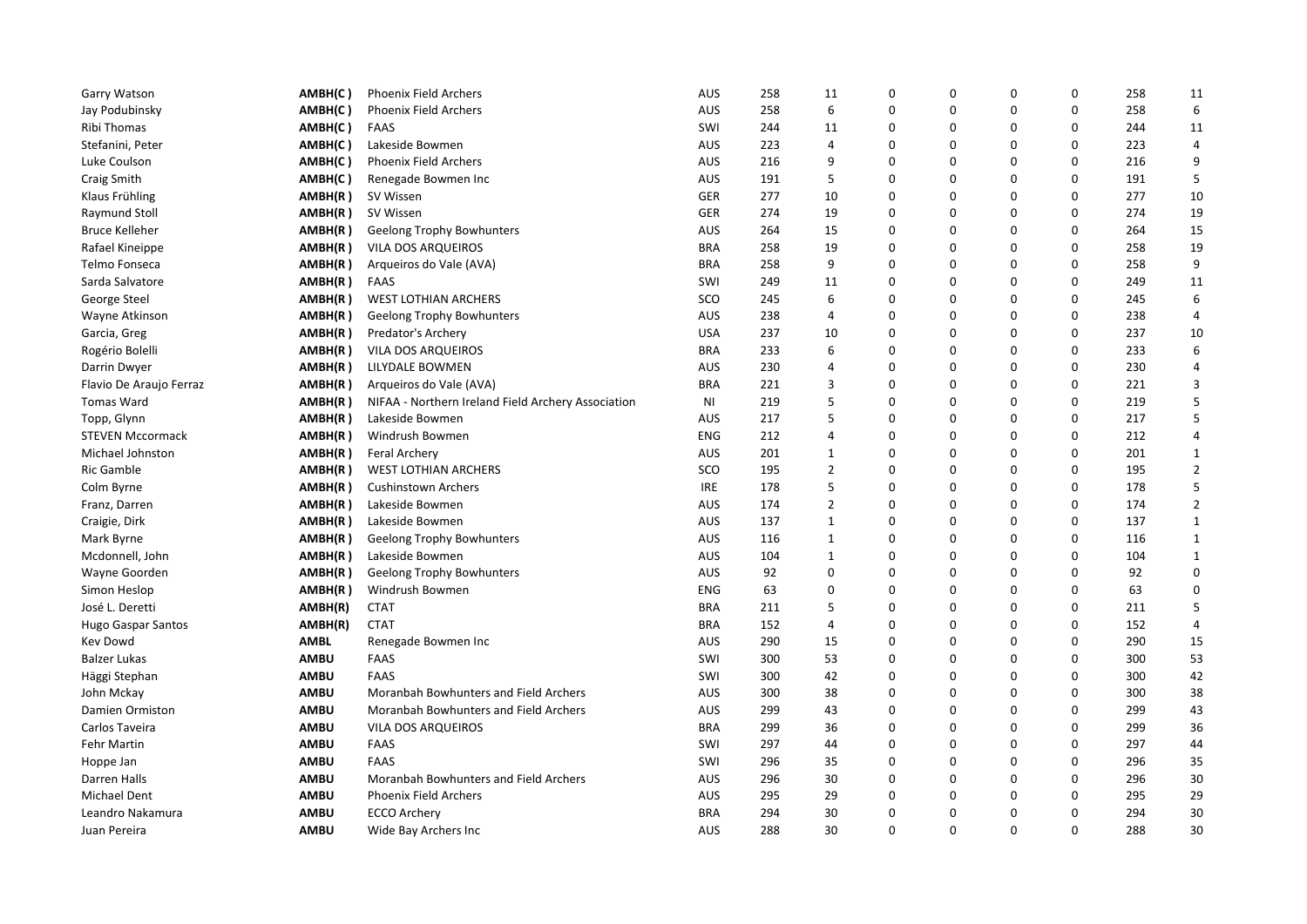| Donald Erskine             | <b>AMBU</b> | Renegade Bowmen Inc                                | AUS            | 288 | 20             | $\Omega$    | $\mathbf 0$ | 0           | 0           | 288 | 20           |
|----------------------------|-------------|----------------------------------------------------|----------------|-----|----------------|-------------|-------------|-------------|-------------|-----|--------------|
| Steve Taylor               | <b>AMBU</b> | Renegade Bowmen Inc                                | <b>AUS</b>     | 288 | 16             | $\mathbf 0$ | $\mathbf 0$ | $\mathbf 0$ | 0           | 288 | 16           |
| Luke Goodwin               | <b>AMBU</b> | <b>Geelong Trophy Bowhunters</b>                   | <b>AUS</b>     | 287 | 20             | $\mathbf 0$ | $\mathbf 0$ | $\mathbf 0$ | $\mathbf 0$ | 287 | 20           |
| Brack, Darren              | <b>AMBU</b> | Lakeside Bowmen                                    | AUS            | 286 | 22             | $\Omega$    | $\mathbf 0$ | $\mathbf 0$ | $\mathbf 0$ | 286 | 22           |
| Draper, Dale               | <b>AMBU</b> | Lakeside Bowmen                                    | <b>AUS</b>     | 285 | 27             | 0           | 0           | 0           | 0           | 285 | 27           |
| Mark Spiller               | <b>AMBU</b> | <b>Gympie Field Archers</b>                        | <b>AUS</b>     | 281 | 23             | $\Omega$    | $\Omega$    | $\Omega$    | $\Omega$    | 281 | 23           |
| Nelson Mann                | <b>AMBU</b> | Moranbah Bowhunters and Field Archers              | <b>AUS</b>     | 280 | 20             | $\Omega$    | $\mathbf 0$ | $\mathbf 0$ | $\mathbf 0$ | 280 | 20           |
| Andrew Little              | <b>AMBU</b> | Wide Bay Archers Inc                               | <b>AUS</b>     | 277 | 14             | 0           | $\mathbf 0$ | $\mathbf 0$ | $\mathbf 0$ | 277 | 14           |
| Jono Layton                | <b>AMBU</b> | <b>Geelong Trophy Bowhunters</b>                   | <b>AUS</b>     | 270 | 16             | $\mathbf 0$ | $\mathbf 0$ | $\mathbf 0$ | $\mathbf 0$ | 270 | 16           |
| Kevin Swan                 | <b>AMBU</b> | Renegade Bowmen Inc                                | <b>AUS</b>     | 265 | 11             | $\mathbf 0$ | $\mathbf 0$ | $\mathbf 0$ | $\mathbf 0$ | 265 | 11           |
| Mike Mckenzie              | <b>AMBU</b> | Coffs Coast Archery Club                           | <b>AUS</b>     | 259 | 11             | $\Omega$    | $\Omega$    | $\Omega$    | $\Omega$    | 259 | 11           |
| <b>Nicholas Brunlow</b>    | <b>AMBU</b> | LILYDALE BOWMEN                                    | <b>AUS</b>     | 251 | 9              | 0           | $\mathbf 0$ | $\mathbf 0$ | $\mathbf 0$ | 251 | 9            |
| Kevin Joyce                | <b>AMBU</b> | <b>Cushinstown Archers</b>                         | <b>IRE</b>     | 246 | 9              | $\mathbf 0$ | $\mathbf 0$ | $\Omega$    | $\mathbf 0$ | 246 | 9            |
| Tim Allen                  | AMFS(C)     | Coffs Coast Archery Club                           | AUS            | 298 | 46             | $\Omega$    | $\mathbf 0$ | $\Omega$    | $\mathbf 0$ | 298 | 46           |
| Alistair Taylor            | AMFS(C)     | <b>WEST LOTHIAN ARCHERS</b>                        | SCO            | 293 | 32             | $\mathbf 0$ | $\mathbf 0$ | $\mathbf 0$ | $\mathbf 0$ | 293 | 32           |
| David Lilley               | AMFS(C)     | Independent                                        | <b>ENG</b>     | 275 | 18             | $\mathbf 0$ | $\mathbf 0$ | 0           | $\Omega$    | 275 | 18           |
| <b>Brett Ewington</b>      | AMFS(C)     | Coffs Coast Archery Club                           | AUS            | 274 | 14             | $\mathbf 0$ | $\mathbf 0$ | $\mathbf 0$ | $\mathbf 0$ | 274 | 14           |
| <b>Russel Orgill</b>       | AMFS(C)     | <b>MVA</b>                                         | <b>AUS</b>     | 245 | 16             | 0           | 0           | 0           | $\mathbf 0$ | 245 | 16           |
| Alan Spriggs               | AMFS(C)     | Gympie Field Archers                               | <b>AUS</b>     | 209 | 6              | $\Omega$    | $\mathbf 0$ | $\mathbf 0$ | $\Omega$    | 209 | 6            |
| Thiele Toni                | AMFS(R)     | <b>FAAS</b>                                        | SWI            | 284 | 16             | $\mathbf 0$ | $\mathbf 0$ | $\mathbf 0$ | $\mathbf 0$ | 284 | 16           |
| David Uprichard            | AMFS(R)     | NIFAA - Northern Ireland Field Archery Association | N <sub>1</sub> | 277 | 11             | $\mathbf 0$ | $\Omega$    | $\mathbf 0$ | $\mathbf 0$ | 277 | 11           |
| Christopher Major          | AMFS(R)     | Renegade Bowmen Inc                                | <b>AUS</b>     | 274 | 10             | 0           | $\mathbf 0$ | $\mathbf 0$ | $\mathbf 0$ | 274 | 10           |
| lan Mckay                  | AMFS(R)     | <b>WEST LOTHIAN ARCHERS</b>                        | SCO            | 271 | 13             | $\mathbf 0$ | $\mathbf 0$ | $\mathbf 0$ | $\mathbf 0$ | 271 | 13           |
| Robbie Stinson             | AMFS(R)     | NIFAA - Northern Ireland Field Archery Association | ΝI             | 271 | 11             | $\Omega$    | $\Omega$    | $\Omega$    | $\Omega$    | 271 | 11           |
| Adrian Plaskitt            | AMFS(R)     | <b>Feral Archery</b>                               | <b>AUS</b>     | 267 | 12             | $\mathbf 0$ | $\mathbf 0$ | $\mathbf 0$ | $\mathbf 0$ | 267 | 12           |
| Magdiel Da Costa Santos    | AMFS(R)     | Xfinder Archery                                    | <b>BRA</b>     | 264 | 17             | $\mathbf 0$ | $\mathbf 0$ | $\mathbf 0$ | $\mathbf 0$ | 264 | 17           |
| John Eyre                  | AMFS(R)     | <b>WEST LOTHIAN ARCHERS</b>                        | SCO            | 261 | 8              | 0           | $\mathbf 0$ | $\mathbf 0$ | $\mathbf 0$ | 261 | 8            |
| Dermott Knox               | AMFS(R)     | NIFAA - Northern Ireland Field Archery Association | N <sub>1</sub> | 256 | 3              | $\mathbf 0$ | $\mathbf 0$ | $\mathbf 0$ | $\mathbf 0$ | 256 | $\mathsf{3}$ |
| Anderson Rodrigues Barroso | AMFS(R)     | Xfinder Archery                                    | <b>BRA</b>     | 254 | 12             | $\Omega$    | $\mathbf 0$ | $\mathbf 0$ | $\Omega$    | 254 | 12           |
| Rosal, Jose                | AMFS(R)     | Predator's Archery                                 | <b>USA</b>     | 253 | 10             | $\Omega$    | $\Omega$    | $\mathbf 0$ | $\mathbf 0$ | 253 | 10           |
| <b>Graham Porteous</b>     | AMFS(R)     | <b>WEST LOTHIAN ARCHERS</b>                        | SCO            | 252 | 5              | $\Omega$    | $\Omega$    | $\mathbf 0$ | $\mathbf 0$ | 252 | 5            |
| <b>Mitrovic Gradimir</b>   | AMFS(R)     | <b>FAAS</b>                                        | SWI            | 248 | 8              | 0           | $\mathbf 0$ | $\mathbf 0$ | $\mathbf 0$ | 248 | 8            |
| <b>Tony Sullivan</b>       | AMFS(R)     | Renegade Bowmen Inc                                | <b>AUS</b>     | 245 | 3              | $\mathbf 0$ | $\mathbf 0$ | $\mathbf 0$ | $\mathbf 0$ | 245 | 3            |
| Muhil Mayavannan           | AMFS(R)     | <b>WEST LOTHIAN ARCHERS</b>                        | SCO            | 240 | $\overline{4}$ | $\mathbf 0$ | $\mathbf 0$ | $\mathbf 0$ | $\mathbf 0$ | 240 | 4            |
| Michael Mcdowell           | AMFS(R)     | NIFAA - Northern Ireland Field Archery Association | ΝI             | 233 | 10             | $\mathbf 0$ | $\mathbf 0$ | $\mathbf 0$ | 0           | 233 | 10           |
| Mark Ling                  | AMFS(R)     | Feral Archery                                      | <b>AUS</b>     | 201 | 9              | $\mathbf 0$ | $\mathbf 0$ | $\mathbf 0$ | $\mathbf 0$ | 201 | 9            |
| Zwimpfer Robin             | AMFS(R)     | FAAS                                               | SWI            | 170 | 5              | $\mathbf 0$ | $\mathbf 0$ | $\mathbf 0$ | $\mathbf 0$ | 170 | 5            |
| Fabio Cesar Tassinari      | AMFU        | Xfinder Archery                                    | <b>BRA</b>     | 300 | 56             | 0           | $\mathbf 0$ | 0           | $\mathbf 0$ | 300 | 56           |
| <b>Tynan Fairhall</b>      | <b>AMFU</b> | <b>Feral Archery</b>                               | <b>AUS</b>     | 300 | 54             | $\Omega$    | $\Omega$    | $\Omega$    | $\Omega$    | 300 | 54           |
| Nadal, Ricardo             | <b>AMFU</b> | Predator's Archery                                 | <b>USA</b>     | 300 | 53             | $\Omega$    | $\mathbf 0$ | $\mathbf 0$ | $\mathbf 0$ | 300 | 53           |
| Baggett, Keith             | AMFU        | Predator's Archery                                 | <b>USA</b>     | 300 | 52             | $\mathbf 0$ | $\mathbf 0$ | $\mathbf 0$ | $\mathbf 0$ | 300 | 52           |
| Britschgi Ueli             | <b>AMFU</b> | <b>FAAS</b>                                        | SWI            | 300 | 50             | 0           | 0           | 0           | $\mathbf 0$ | 300 | 50           |
| Benjamin Pavitt            | <b>AMFU</b> | Renegade Bowmen Inc                                | AUS            | 300 | 49             | $\mathbf 0$ | $\mathbf 0$ | $\mathbf 0$ | $\mathbf 0$ | 300 | 49           |
| Wallimann Ruedi            | <b>AMFU</b> | <b>FAAS</b>                                        | SWI            | 300 | 49             | $\Omega$    | $\Omega$    | $\Omega$    | $\Omega$    | 300 | 49           |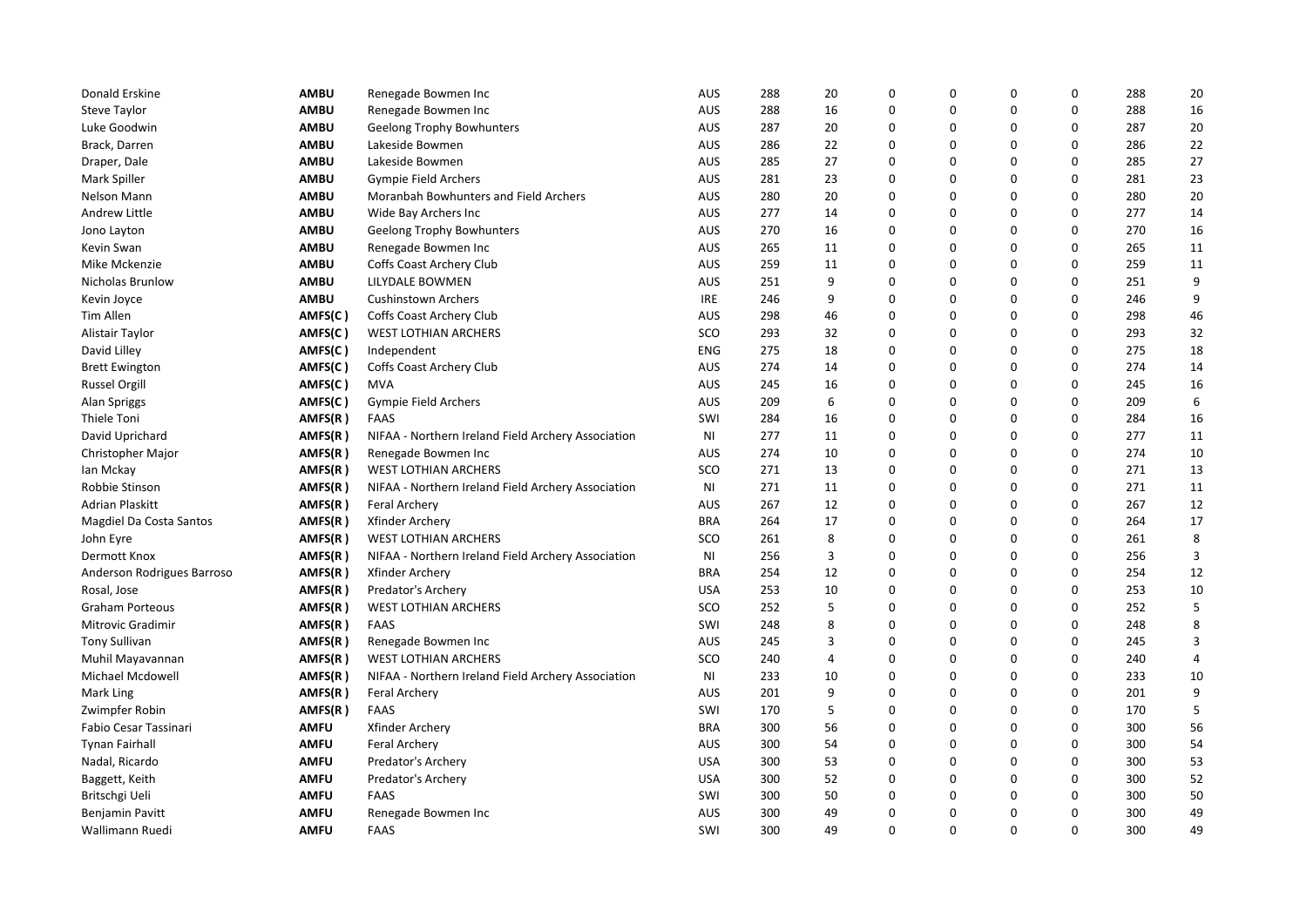| Jenkins, Jeff                  | <b>AMFU</b> | Predator's Archery                                 | <b>USA</b>     | 300 | 46             | $\Omega$    | 0        | $\pmb{0}$ | 0        | 300 | 46             |
|--------------------------------|-------------|----------------------------------------------------|----------------|-----|----------------|-------------|----------|-----------|----------|-----|----------------|
| Fankhauser Peter               | <b>AMFU</b> | <b>FAAS</b>                                        | SWI            | 300 | 44             | 0           | 0        | 0         | 0        | 300 | 44             |
| Uiraghaile, Saoirse            | <b>AMFU</b> | Predator's Archery                                 | <b>USA</b>     | 300 | 31             | $\mathbf 0$ | 0        | 0         | 0        | 300 | 31             |
| Paul Edwards                   | <b>AMFU</b> | Gympie Field Archers                               | AUS            | 299 | 49             | $\mathbf 0$ | 0        | 0         | 0        | 299 | 49             |
| Mikael Hillgren                | <b>AMFU</b> | Värmlands                                          | <b>SWE</b>     | 299 | 36             | 0           | 0        | 0         | 0        | 299 | 36             |
| <b>Brenton Neuschulz</b>       | <b>AMFU</b> | <b>Feral Archery</b>                               | <b>AUS</b>     | 298 | 39             | $\mathbf 0$ | 0        | 0         | 0        | 298 | 39             |
| Tom Ashton                     | <b>AMFU</b> | <b>Geelong Trophy Bowhunters</b>                   | <b>AUS</b>     | 298 | 37             | $\mathbf 0$ | 0        | 0         | 0        | 298 | 37             |
| Anders Hillgren                | <b>AMFU</b> | Värmlands                                          | <b>SWE</b>     | 298 | 35             | 0           | 0        | 0         | 0        | 298 | 35             |
| Tyler Atkinson                 | <b>AMFU</b> | <b>Geelong Trophy Bowhunters</b>                   | <b>AUS</b>     | 298 | 33             | $\mathbf 0$ | 0        | 0         | 0        | 298 | 33             |
| Lars Jonsson                   | <b>AMFU</b> | Team AC                                            | <b>SWE</b>     | 296 | 35             | $\mathbf 0$ | 0        | 0         | 0        | 296 | 35             |
| Luiz Paulo Do Amaral De Macedo | <b>AMFU</b> | Xfinder Archery                                    | <b>BRA</b>     | 295 | 36             | $\Omega$    | $\Omega$ | $\Omega$  | $\Omega$ | 295 | 36             |
| Divaldo Sampaio                | <b>AMFU</b> | <b>ECCO Archery</b>                                | <b>BRA</b>     | 295 | 31             | $\mathbf 0$ | 0        | 0         | 0        | 295 | 31             |
| Andreas Granlund               | <b>AMFU</b> | Team AC                                            | <b>SWE</b>     | 295 | 30             | $\mathbf 0$ | 0        | 0         | 0        | 295 | 30             |
| David Mcdonald                 | <b>AMFU</b> | LILYDALE BOWMEN                                    | AUS            | 294 | 29             | 0           | 0        | 0         | 0        | 294 | 29             |
| Jeremy Gannon                  | <b>AMFU</b> | <b>Geelong Trophy Bowhunters</b>                   | AUS            | 292 | 25             | 0           | 0        | 0         | 0        | 292 | 25             |
| Dan Bryen                      | <b>AMFU</b> | Wide Bay Archers Inc                               | <b>AUS</b>     | 291 | 26             | $\mathbf 0$ | 0        | 0         | 0        | 291 | 26             |
| Clinton Bunce                  | <b>AMFU</b> | Renegade Bowmen Inc                                | AUS            | 291 | 25             | $\mathbf 0$ | 0        | 0         | 0        | 291 | 25             |
| Peter Fairhall                 | AMFU        | <b>Feral Archery</b>                               | <b>AUS</b>     | 291 | 19             | $\mathbf 0$ | 0        | 0         | 0        | 291 | 19             |
| Dan Antonio                    | <b>AMFU</b> | Independent                                        | <b>AUS</b>     | 291 | 19             | $\mathbf 0$ | 0        | 0         | 0        | 291 | 19             |
| Wagner, James                  | <b>AMFU</b> | Predator's Archery                                 | <b>USA</b>     | 290 | 23             | $\mathbf 0$ | 0        | 0         | 0        | 290 | 23             |
| <b>Ben Gibsom</b>              | <b>AMFU</b> | NIFAA - Northern Ireland Field Archery Association | N <sub>1</sub> | 290 | 15             | $\mathbf 0$ | 0        | 0         | 0        | 290 | 15             |
| Jan-Åke Arvidsson              | <b>AMFU</b> | Team AC                                            | <b>SWE</b>     | 287 | 29             | $\mathbf 0$ | 0        | 0         | 0        | 287 | 29             |
| Darren Robinson                | AMFU        | Feral Archery                                      | <b>AUS</b>     | 286 | 22             | $\mathbf 0$ | 0        | 0         | 0        | 286 | 22             |
| Samuel Williams                | <b>AMFU</b> | Phoenix Field Archers                              | AUS            | 284 | 26             | $\Omega$    | $\Omega$ | 0         | $\Omega$ | 284 | 26             |
| Stevan Sawulak                 | <b>AMFU</b> | <b>WEST LOTHIAN ARCHERS</b>                        | SCO            | 284 | 20             | 0           | 0        | 0         | 0        | 284 | 20             |
| Paul Langton                   | <b>AMFU</b> | LILYDALE BOWMEN                                    | <b>AUS</b>     | 282 | 25             | $\mathbf 0$ | 0        | 0         | 0        | 282 | 25             |
| <b>Stewart Sherman</b>         | <b>AMFU</b> | <b>Feral Archery</b>                               | AUS            | 272 | 17             | $\mathbf 0$ | 0        | 0         | 0        | 272 | 17             |
| <b>Patrick Moss</b>            | AMFU        | Renegade Bowmen Inc                                | <b>AUS</b>     | 266 | 15             | 0           | 0        | 0         | 0        | 266 | 15             |
| Thomas Lawyer                  | <b>AMFU</b> | Wagga Wagga                                        | <b>AUS</b>     | 265 | 8              | $\mathbf 0$ | 0        | 0         | 0        | 265 | 8              |
| Fábio Saldanha Ely             | <b>AMFU</b> | <b>CTAT</b>                                        | <b>BRA</b>     | 259 | 18             | $\mathbf 0$ | 0        | 0         | 0        | 259 | 18             |
| Tony Benton                    | <b>AMFU</b> | <b>BARONS FOLLY ARCHERS</b>                        | SCO            | 243 | 8              | $\mathbf 0$ | 0        | 0         | 0        | 243 | 8              |
| Jamie Barr                     | <b>AMFU</b> | <b>BARONS FOLLY ARCHERS</b>                        | SCO            | 196 | 3              | $\mathbf 0$ | 0        | 0         | 0        | 196 | 3              |
| Martin O'nions                 | <b>AMHB</b> | <b>WEST LOTHIAN ARCHERS</b>                        | SCO            | 158 | 5              | $\mathbf 0$ | 0        | 0         | 0        | 158 | 5              |
| Graham Bishop                  | <b>AMHB</b> | Windrush Bowmen                                    | <b>ENG</b>     | 156 | 0              | $\Omega$    | 0        | 0         | 0        | 156 | $\pmb{0}$      |
| Sean Moore                     | <b>AMHB</b> | NIFAA - Northern Ireland Field Archery Association | NI             | 150 | 1              | $\mathbf 0$ | 0        | 0         | 0        | 150 | $\mathbf{1}$   |
| Haller Kim                     | <b>AMHB</b> | <b>FAAS</b>                                        | SWI            | 111 | $\mathbf{1}$   | $\mathbf 0$ | 0        | 0         | 0        | 111 | $\mathbf{1}$   |
| Pizzo Gianfranco               | <b>AMLB</b> | FAAS                                               | SWI            | 246 | 9              | $\mathbf 0$ | 0        | 0         | 0        | 246 | 9              |
| Alexandre Borrego0             | <b>AMLB</b> | Arqueiros do Vale (AVA)                            | <b>BRA</b>     | 240 | 5              | 0           | 0        | 0         | 0        | 240 | 5              |
| <b>Twerenbold Thomas</b>       | <b>AMLB</b> | <b>FAAS</b>                                        | SWI            | 223 | $\overline{4}$ | $\Omega$    | 0        | 0         | 0        | 223 | $\overline{4}$ |
| Rodney Rathbone                | <b>AMLB</b> | LILYDALE BOWMEN                                    | AUS            | 223 | 3              | $\mathbf 0$ | 0        | 0         | 0        | 223 | 3              |
| Mark Hitchman                  | <b>AMLB</b> | Windrush Bowmen                                    | <b>ENG</b>     | 217 | $\overline{2}$ | $\mathbf 0$ | 0        | 0         | 0        | 217 | $\overline{2}$ |
| Fessler Raphael                | <b>AMLB</b> | <b>FAAS</b>                                        | SWI            | 208 | 1              | $\mathbf 0$ | 0        | 0         | 0        | 208 | $\mathbf{1}$   |
| Neil Cracknell                 | <b>AMLB</b> | <b>MVA</b>                                         | AUS            | 203 | 4              | $\mathbf 0$ | 0        | 0         | 0        | 203 | 4              |
| Eduardo "Onon" Elorza          | <b>AMLB</b> | VILA DOS ARQUEIROS                                 | <b>BRA</b>     | 201 | 4              | $\Omega$    | 0        | 0         | 0        | 201 | 4              |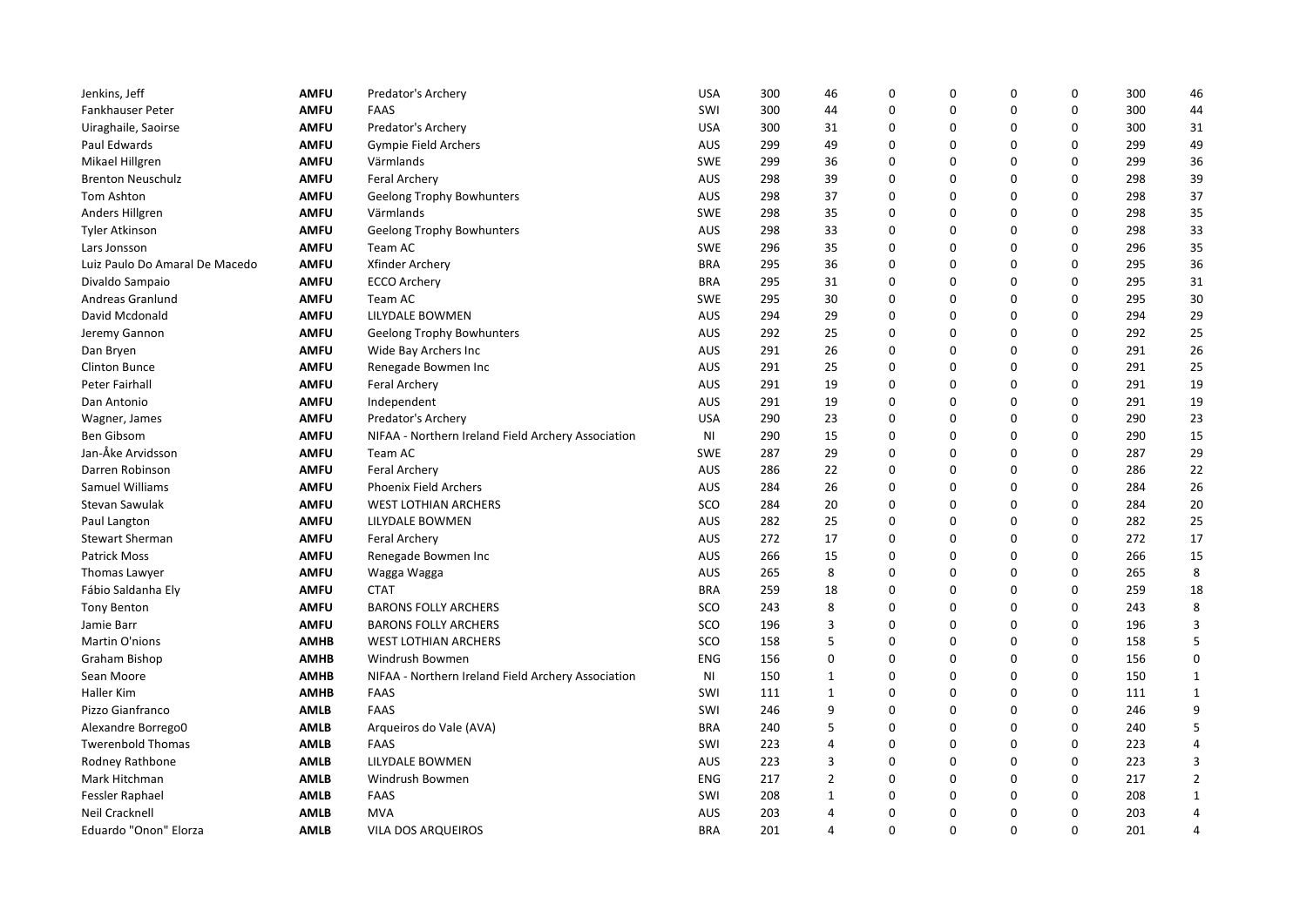| Alexandre Gomes Caetano | <b>AMLB</b> | VILA DOS ARQUEIROS                    | <b>BRA</b> | 177 | $\overline{2}$ | 0        | 0        | $\Omega$    | 0           | 177 | $\overline{2}$ |
|-------------------------|-------------|---------------------------------------|------------|-----|----------------|----------|----------|-------------|-------------|-----|----------------|
| Prince, Wayne           | <b>AMLB</b> | Lakeside Bowmen                       | AUS        | 169 | 4              | 0        | 0        | $\mathbf 0$ | 0           | 169 | 4              |
| Rob Ellis               | <b>AMLB</b> | Grange Bowmen                         | AUS        | 162 | $\mathbf{1}$   | 0        | 0        | $\Omega$    | 0           | 162 | $\mathbf{1}$   |
| Rafael César Laurentino | <b>AMLB</b> | <b>CTAT</b>                           | <b>BRA</b> | 161 | $\overline{2}$ | 0        | 0        | $\Omega$    | $\Omega$    | 161 | $\overline{2}$ |
| Pender, David           | <b>AMLB</b> | Lakeside Bowmen                       | AUS        | 158 | $\overline{2}$ | 0        | 0        | $\mathbf 0$ | $\mathbf 0$ | 158 | $\overline{2}$ |
| Paul Williams           | <b>AMLB</b> | LILYDALE BOWMEN                       | <b>AUS</b> | 152 | $\mathbf{1}$   | 0        | 0        | $\Omega$    | 0           | 152 | $\mathbf{1}$   |
| Bösch Daniel            | <b>AMLB</b> | <b>FAAS</b>                           | SWI        | 123 | 0              | 0        | 0        | $\Omega$    | 0           | 123 | $\mathbf 0$    |
| Josheph Shaw            | <b>AMLB</b> | Windrush Bowmen                       | ENG        | 98  | $\overline{2}$ | 0        | 0        | $\Omega$    | 0           | 98  | $\overline{2}$ |
| Rodrigo Cesar Portela   | <b>AMTR</b> | <b>CTAT</b>                           | <b>BRA</b> | 247 | 6              | 0        | 0        | $\Omega$    | $\Omega$    | 247 | 6              |
| Chenoweth, Clint        | <b>AMTR</b> | Lakeside Bowmen                       | AUS        | 225 | $\overline{7}$ | 0        | 0        | $\Omega$    | 0           | 225 | $\overline{7}$ |
| Troy O'doherty          | <b>AMTR</b> | Coffs Coast Archery Club              | <b>AUS</b> | 212 | 4              | 0        | 0        | $\Omega$    | 0           | 212 | $\overline{4}$ |
| Jader Maurício Masson   | <b>AMTR</b> | <b>CTAT</b>                           | <b>BRA</b> | 211 | 5              | 0        | 0        | $\mathbf 0$ | 0           | 211 | 5              |
| Rafael Hessel           | <b>AMTR</b> | VILA DOS ARQUEIROS                    | <b>BRA</b> | 200 | $\mathbf{1}$   | 0        | 0        | 0           | 0           | 200 | 1              |
| João Luís Pereira Pinto | <b>AMTR</b> | <b>CTAT</b>                           | <b>BRA</b> | 198 | 6              | 0        | 0        | $\Omega$    | 0           | 198 | 6              |
| Sandro César Loireiro   | <b>AMTR</b> | <b>CTAT</b>                           | <b>BRA</b> | 176 | 4              | 0        | 0        | $\Omega$    | 0           | 176 | 4              |
| Harry Wooliams          | <b>AMTR</b> | Windrush Bowmen                       | ENG        | 173 | 1              | 0        | 0        | $\Omega$    | 0           | 173 | $\mathbf 1$    |
| Thompson, Russell       | <b>AMTR</b> | Lakeside Bowmen                       | AUS        | 167 | 0              | 0        | 0        | $\Omega$    | 0           | 167 | $\mathbf 0$    |
| Allott Jon              | <b>AMTR</b> | Lakeside Bowmen                       | AUS        | 146 | 0              | 0        | 0        | $\Omega$    | 0           | 146 | $\mathbf 0$    |
| Damien Dent             | <b>AMTR</b> | Coffs Coast Archery Club              | AUS        | 126 | 0              | 0        | 0        | $\Omega$    | $\Omega$    | 126 | $\pmb{0}$      |
| Bruno José Calegari     | <b>AMTR</b> | VILA DOS ARQUEIROS                    | <b>BRA</b> | 123 | $\overline{2}$ | 0        | 0        | 0           | 0           | 123 | $\overline{2}$ |
| José Luis Traversaro    | <b>AMTR</b> | <b>CTAT</b>                           | <b>BRA</b> | 93  | $\mathbf{1}$   | 0        | 0        | $\Omega$    | $\Omega$    | 93  | $\mathbf{1}$   |
| Casey Ormiston          | CFBB(C)     | Moranbah Bowhunters and Field Archers | <b>AUS</b> | 168 |                | 0        | 0        | $\Omega$    | 0           | 168 |                |
| <b>Annie Mathers</b>    | CFBB(C)     | Geelong Trophy Bowhunters             | AUS        | 62  | 0              | 0        | 0        | $\mathbf 0$ | 0           | 62  | 0              |
| <b>Abigail Mathers</b>  | CFBB(R)     | Geelong Trophy Bowhunters             | AUS        | 140 | $\mathbf{1}$   | 0        | 0        | $\Omega$    | $\Omega$    | 140 | $\mathbf 1$    |
| Katana Mccook           | CFBB(R)     | Gympie Field Archers                  | AUS        | 78  | 0              | 0        | 0        | $\Omega$    | 0           | 78  | $\mathbf 0$    |
| <b>Ruth Williams</b>    | CFFS(R)     | <b>WEST LOTHIAN ARCHERS</b>           | SCO        | 192 | 4              | 0        | 0        | $\mathbf 0$ | 0           | 192 | $\overline{4}$ |
| ROSEMARY Mccormack      | CFFS(R)     | Windrush Bowmen                       | ENG        | 151 | $\overline{2}$ | 0        | 0        | 0           | 0           | 151 | $\overline{2}$ |
| <b>Harper Dent</b>      | <b>CFTR</b> | Coffs Coast Archery Club              | <b>AUS</b> | 150 | $\mathbf{1}$   | 0        | 0        | $\Omega$    | 0           | 150 | $\mathbf{1}$   |
| Fiachra Byrne           | CMBB(C)     | <b>Cushinstown Archers</b>            | <b>IRE</b> | 195 | 6              | $\Omega$ | $\Omega$ | $\Omega$    | $\Omega$    | 195 | 6              |
| Pierce, Lilith          | CMBB(R)     | Predator's Archery                    | <b>USA</b> | 261 | 9              | 0        | 0        | $\Omega$    | 0           | 261 | 9              |
| Niklas Wittershagen     | CMBB(R)     | SV Wissen                             | GER        | 243 | 8              | 0        | 0        | $\Omega$    | $\Omega$    | 243 | 8              |
| Evan Binnie             | CMBB(R)     | <b>WEST LOTHIAN ARCHERS</b>           | SCO        | 202 | 5              | 0        | 0        | $\Omega$    | 0           | 202 | 5              |
| Callum Dean             | CMBB(R)     | <b>Gympie Field Archers</b>           | AUS        | 185 | $\overline{2}$ | 0        | 0        | $\mathbf 0$ | 0           | 185 | $\overline{2}$ |
| Kieran Molloy           | CMBB(R)     | Foyle Valley Archery Club             | <b>NI</b>  | 177 | $\mathbf{1}$   | 0        | 0        | $\Omega$    | $\Omega$    | 177 | $\mathbf 1$    |
| Lachlan Carlson         | CMBB(R)     | <b>Gympie Field Archers</b>           | AUS        | 136 | $\overline{2}$ | 0        | 0        | $\Omega$    | 0           | 136 | $\overline{2}$ |
| <b>Boston Mccook</b>    | CMBB(R)     | Gympie Field Archers                  | AUS        | 131 | 0              | 0        | 0        | $\Omega$    | $\Omega$    | 131 | $\mathbf 0$    |
| Allott, Alex            | CMBB(R)     | Lakeside Bowmen                       | AUS        | 127 | $\mathbf{1}$   | 0        | 0        | $\Omega$    | 0           | 127 | $\mathbf 1$    |
| Andre Carlson           | CMBB(R)     | Gympie Field Archers                  | <b>AUS</b> | 107 | 0              | 0        | 0        | $\Omega$    | 0           | 107 | $\mathbf 0$    |
| Kaden Goodwin           | CMBB(R)     | <b>Geelong Trophy Bowhunters</b>      | <b>AUS</b> | 67  | 0              | 0        | 0        | $\Omega$    | $\Omega$    | 67  | $\mathbf 0$    |
| Evan Orgill             | CMFS(C)     | <b>MVA</b>                            | AUS        | 152 | 0              | 0        | 0        | $\mathbf 0$ | 0           | 152 | $\pmb{0}$      |
| Gabriel Gamble          | CMFS(R)     | <b>WEST LOTHIAN ARCHERS</b>           | SCO        | 223 | 3              | 0        | 0        | 0           | 0           | 223 | $\mathbf{3}$   |
| Louis Layton            | <b>CMFU</b> | <b>Geelong Trophy Bowhunters</b>      | AUS        | 295 | 27             | 0        | 0        | $\Omega$    | 0           | 295 | 27             |
| Jesse Tavella           | <b>CMFU</b> | Wide Bay Archers Inc                  | AUS        | 277 | 14             | 0        | 0        | $\Omega$    | 0           | 277 | 14             |
| Brack, Cooper           | <b>CMFU</b> | Lakeside Bowmen                       | AUS        | 261 | 16             | $\Omega$ | 0        | $\Omega$    | $\Omega$    | 261 | 16             |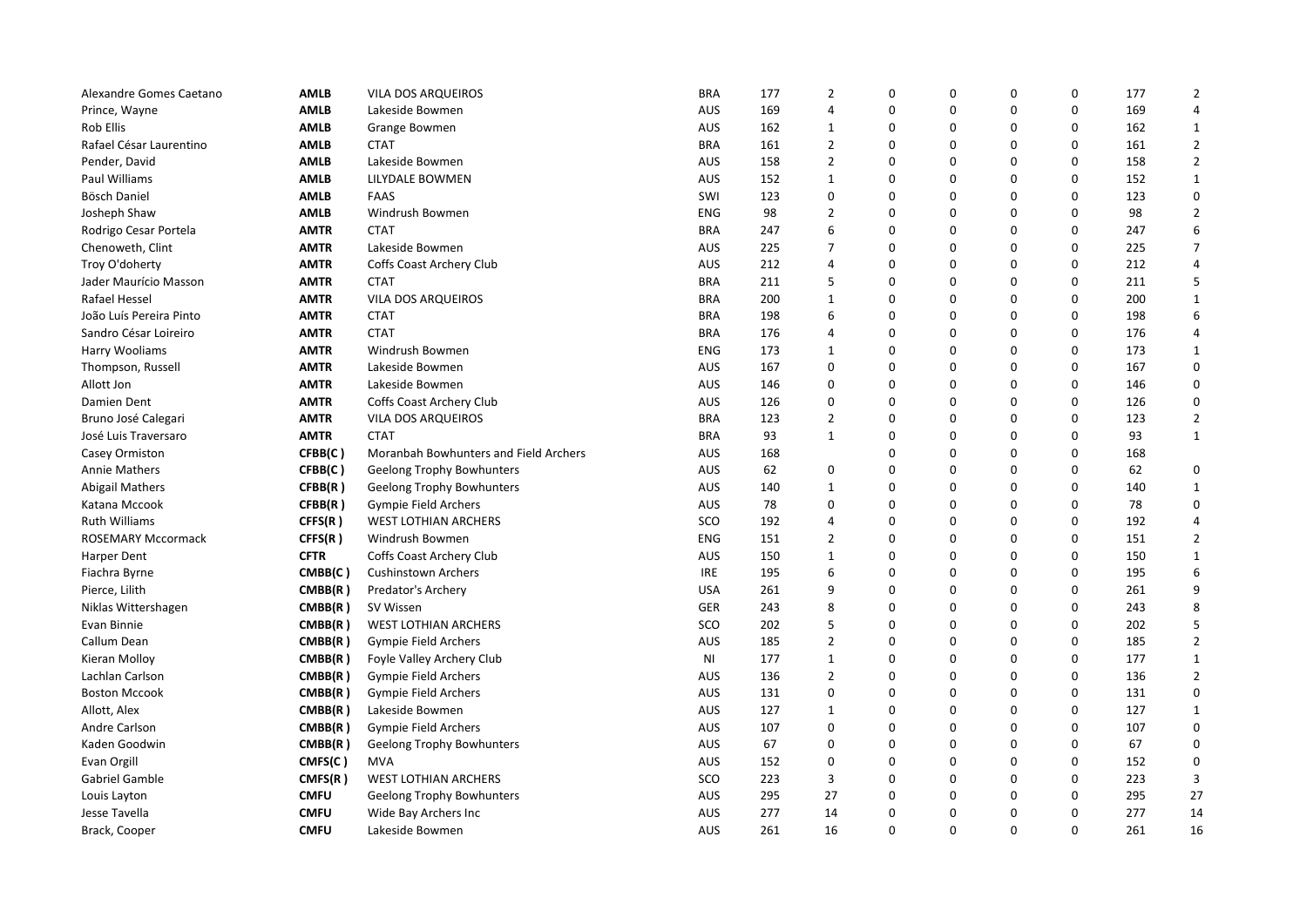| <b>CMFU</b><br><b>USA</b><br>218<br>5<br>0<br>0<br>$\pmb{0}$<br>0<br>218<br>5<br>Nguyen, Aiden<br>Predator's Archery<br>47<br><b>DMFU</b><br>NIFAA - Northern Ireland Field Archery Association<br>299<br>47<br>0<br>0<br>0<br>$\Omega$<br>299<br>John Cairns<br><b>NI</b><br>0<br>$\Omega$<br>38<br>Julio Cesar De Oliveira<br><b>DMFU</b><br><b>BRA</b><br>298<br>38<br>0<br>$\Omega$<br>298<br>Xfinder Archery<br>0<br>$\mathbf 0$<br>$\Omega$<br>6<br>Geer, Ed<br><b>DMFU</b><br>Predator's Archery<br><b>USA</b><br>280<br>6<br>0<br>280<br>$\Omega$<br>$\overline{2}$<br><b>DMFU</b><br><b>AUS</b><br>222<br>$\overline{2}$<br>0<br>0<br>$\Omega$<br>222<br><b>Brett Paddison</b><br>Feral Archery<br><b>SWE</b><br>193<br>3<br>0<br>$\Omega$<br>$\Omega$<br>193<br>3<br>JFBB(R)<br>Team AC<br>0<br>Alissa Jansson<br>199<br>0<br>0<br>$\mathbf 0$<br>$\Omega$<br>199<br>$\mathbf 1$<br>Cara Wengel<br>JFBH(C)<br><b>Geelong Trophy Bowhunters</b><br><b>AUS</b><br>$\mathbf{1}$<br>0<br>$\Omega$<br>$\Omega$<br>6<br>SCO<br>6<br>0<br>233<br>Mirran Yule<br>JFBH(R)<br><b>WEST LOTHIAN ARCHERS</b><br>233<br>0<br>$\Omega$<br>$\overline{2}$<br>172<br>$\overline{2}$<br>0<br>0<br>172<br>Jade Hunter<br>JFBH(R)<br>NIFAA - Northern Ireland Field Archery Association<br>ΝI<br>187<br>$\Omega$<br>$\Omega$<br>$\Omega$<br>$\Omega$<br>187<br>$\mathbf 1$<br>Bella Little<br><b>JFBU</b><br><b>AUS</b><br>$\mathbf{1}$<br>Wide Bay Archers Inc<br><b>JFBU</b><br><b>AUS</b><br>186<br>0<br>0<br>$\Omega$<br>0<br>186<br>Marnie Little<br>Wide Bay Archers Inc<br>1<br>1<br>5<br><b>JFBU</b><br>AUS<br>5<br>0<br>0<br>$\Omega$<br>0<br>Jazmyn Mcdonald<br>LILYDALE BOWMEN<br>145<br>145<br>0<br>$\Omega$<br>$\Omega$<br>JFFS R)<br>LILYDALE BOWMEN<br>AUS<br>191<br>$\mathbf{1}$<br>0<br>191<br>$\mathbf 1$<br>Talia Langton<br>3<br>$\Omega$<br>JFFS(R)<br>173<br>0<br>0<br>$\mathbf 0$<br>173<br>3<br>LILYDALE BOWMEN<br><b>AUS</b><br>Zara Langton<br>0<br>0<br>$\Omega$<br>$\Omega$<br>$\mathbf 0$<br>Dorothea Shaw<br>JFFS(R)<br><b>ENG</b><br>156<br>0<br>156<br>Windrush Bowmen<br>0<br>$\overline{2}$<br>JFFS(R)<br><b>WEST LOTHIAN ARCHERS</b><br>SCO<br>134<br>$\overline{2}$<br>0<br>$\Omega$<br>0<br>134<br>Eryn Jack<br><b>JFFU</b><br>15<br>0<br>0<br>$\mathbf 0$<br>$\Omega$<br>272<br>15<br>Lily Quirke<br>Gympie Field Archers<br><b>AUS</b><br>272<br><b>JFFU</b><br><b>BRA</b><br>224<br>6<br>0<br>0<br>$\Omega$<br>$\Omega$<br>224<br>6<br>Luana Bolelli<br>VILA DOS ARQUEIROS<br>0<br>$\Omega$<br>0<br>10<br>JMBB(R)<br>AUS<br>252<br>10<br>0<br>252<br>Hugo Lobb<br>Geelong Trophy Bowhunters<br>JMBB(R)<br>233<br>3<br>0<br>0<br>$\Omega$<br>$\Omega$<br>233<br>3<br>Sarda Alessio<br><b>FAAS</b><br>SWI<br>JMBB(R)<br><b>AUS</b><br>165<br>0<br>0<br>$\Omega$<br>$\Omega$<br>165<br>Cody Carlson<br>Gympie Field Archers<br>1<br>1<br>$\Omega$<br>$\mathbf 0$<br>JMBB(R)<br><b>AUS</b><br>90<br>0<br>0<br>0<br>$\Omega$<br>90<br><b>Ryan Carlson</b><br>Gympie Field Archers<br>$\Omega$<br>$\Omega$<br>$\Omega$<br>$\Omega$<br>$\mathbf 0$<br>Ethan Dean<br>JMBB(R)<br>AUS<br>46<br>0<br>46<br>Gympie Field Archers<br><b>USA</b><br>0<br>0<br>$\Omega$<br>$\Omega$<br>178<br>$\mathbf 0$<br>Brians, Ben<br>JMBH(C)<br>Predator's Archery<br>178<br>0<br><b>USA</b><br>130<br>0<br>0<br>$\Omega$<br>0<br>130<br>$\mathbf{1}$<br>Barber, Max<br>JMBH(C)<br>Predator's Archery<br>1<br>180<br>0<br>$\Omega$<br>0<br>180<br>Arp Finn<br>JMBH(R)<br><b>FAAS</b><br>SWI<br>4<br>0<br>$\overline{4}$<br>$\mathbf 2$<br>$\overline{2}$<br>0<br>0<br>$\mathbf 0$<br>0<br>150<br>Conall Kuan<br>JMBH(R)<br>Foyle Valley Archery Club<br>ΝI<br>150<br>$\overline{2}$<br>0<br>$\Omega$<br>$\Omega$<br>$\overline{2}$<br>Windrush Bowmen<br>102<br>0<br>102<br>Jonathan Magnay<br>JMBH(R)<br><b>ENG</b><br>0<br>0<br>0<br>$\Omega$<br>0<br>66<br>$\pmb{0}$<br>James Cochrane<br>NI<br>66<br>JMBH(R)<br>Foyle Valley Archery Club<br><b>JMBU</b><br>0<br>0<br>$\Omega$<br>$\Omega$<br>288<br>31<br>Jack Caple<br>Moranbah Bowhunters and Field Archers<br><b>AUS</b><br>288<br>31<br><b>JMBU</b><br><b>AUS</b><br>282<br>22<br>0<br>0<br>$\Omega$<br>$\Omega$<br>282<br>22<br><b>Isacc Bailey</b><br>Moranbah Bowhunters and Field Archers<br>0<br>$\Omega$<br>$\Omega$<br>$\overline{2}$<br>Wolf, Max<br><b>JMBU</b><br><b>USA</b><br>218<br>$\overline{2}$<br>0<br>218<br>Predator's Archery<br>0<br>6<br>6<br>0<br>$\Omega$<br>$\Omega$<br>200<br>Joel Halls<br><b>JMBU</b><br>Moranbah Bowhunters and Field Archers<br><b>AUS</b><br>200<br>JMFS(C)<br><b>WEST LOTHIAN ARCHERS</b><br>SCO<br>296<br>30<br>0<br>0<br>$\Omega$<br>0<br>296<br>30<br>James Nico Tocher<br>0<br>$\Omega$<br>$\Omega$<br>JMFS(R)<br><b>WEST LOTHIAN ARCHERS</b><br>SCO<br>255<br>15<br>0<br>255<br>15<br><b>Allan Speirs</b><br>3<br>3<br>0<br>0<br>$\mathbf 0$<br>$\Omega$<br>Henry Johnston<br>JMFS(R)<br>Feral Archery<br>AUS<br>187<br>187<br>12<br>0<br>0<br>0<br>12<br>George Stokes<br><b>JMFU</b><br><b>AUS</b><br>277<br>0<br>277<br>Wide Bay Archers Inc<br>6<br>$\Omega$<br>$\Omega$<br>$\Omega$<br><b>JMFU</b><br><b>WEST LOTHIAN ARCHERS</b><br>SCO<br>237<br>0<br>237<br>6<br>Ben Inglis<br><b>JMFU</b><br>SCO<br>178<br>0<br>0<br>$\Omega$<br>0<br>178<br><b>WEST LOTHIAN ARCHERS</b><br>$\mathbf 1$<br>Cameron Inglis<br>1<br>6<br>0<br>0<br>$\mathbf 0$<br>0<br>212<br>6<br>Seton O'doherty<br>JMTR<br>Coffs Coast Archery Club<br><b>AUS</b><br>212<br><b>JMTR</b><br><b>CTAT</b><br><b>BRA</b><br>209<br>$\overline{2}$<br>0<br>$\Omega$<br>$\Omega$<br>209<br>$\overline{2}$<br>Dimitri Rafael R. Santos<br>0<br>3<br>3<br>FAAS<br>SWI<br>185<br>0<br>0<br>$\Omega$<br>$\Omega$<br>185<br>Lüdin Janis<br><b>JMTR</b> | Rosal, Joseph        | <b>CMFU</b> | Predator's Archery | <b>USA</b> | 255 | 8            | 0 | 0        | $\Omega$ | $\Omega$ | 255 | 8           |
|-------------------------------------------------------------------------------------------------------------------------------------------------------------------------------------------------------------------------------------------------------------------------------------------------------------------------------------------------------------------------------------------------------------------------------------------------------------------------------------------------------------------------------------------------------------------------------------------------------------------------------------------------------------------------------------------------------------------------------------------------------------------------------------------------------------------------------------------------------------------------------------------------------------------------------------------------------------------------------------------------------------------------------------------------------------------------------------------------------------------------------------------------------------------------------------------------------------------------------------------------------------------------------------------------------------------------------------------------------------------------------------------------------------------------------------------------------------------------------------------------------------------------------------------------------------------------------------------------------------------------------------------------------------------------------------------------------------------------------------------------------------------------------------------------------------------------------------------------------------------------------------------------------------------------------------------------------------------------------------------------------------------------------------------------------------------------------------------------------------------------------------------------------------------------------------------------------------------------------------------------------------------------------------------------------------------------------------------------------------------------------------------------------------------------------------------------------------------------------------------------------------------------------------------------------------------------------------------------------------------------------------------------------------------------------------------------------------------------------------------------------------------------------------------------------------------------------------------------------------------------------------------------------------------------------------------------------------------------------------------------------------------------------------------------------------------------------------------------------------------------------------------------------------------------------------------------------------------------------------------------------------------------------------------------------------------------------------------------------------------------------------------------------------------------------------------------------------------------------------------------------------------------------------------------------------------------------------------------------------------------------------------------------------------------------------------------------------------------------------------------------------------------------------------------------------------------------------------------------------------------------------------------------------------------------------------------------------------------------------------------------------------------------------------------------------------------------------------------------------------------------------------------------------------------------------------------------------------------------------------------------------------------------------------------------------------------------------------------------------------------------------------------------------------------------------------------------------------------------------------------------------------------------------------------------------------------------------------------------------------------------------------------------------------------------------------------------------------------------------------------------------------------------------------------------------------------------------------------------------------------------------------------------------------------------------------------------------------------------------------------------------------------------------------------------------------------------------------------------------------------------------------------------------------------------------------------------------------------------------------------------------------------------------------------------------------------------------------------------------------------------------------------------------------------------------------------------------------------------------------------------------------------------------------------------------------------------------------------------------------------------------------------------------------------------------------------------------------------------------------|----------------------|-------------|--------------------|------------|-----|--------------|---|----------|----------|----------|-----|-------------|
|                                                                                                                                                                                                                                                                                                                                                                                                                                                                                                                                                                                                                                                                                                                                                                                                                                                                                                                                                                                                                                                                                                                                                                                                                                                                                                                                                                                                                                                                                                                                                                                                                                                                                                                                                                                                                                                                                                                                                                                                                                                                                                                                                                                                                                                                                                                                                                                                                                                                                                                                                                                                                                                                                                                                                                                                                                                                                                                                                                                                                                                                                                                                                                                                                                                                                                                                                                                                                                                                                                                                                                                                                                                                                                                                                                                                                                                                                                                                                                                                                                                                                                                                                                                                                                                                                                                                                                                                                                                                                                                                                                                                                                                                                                                                                                                                                                                                                                                                                                                                                                                                                                                                                                                                                                                                                                                                                                                                                                                                                                                                                                                                                                                                                                                                           |                      |             |                    |            |     |              |   |          |          |          |     |             |
|                                                                                                                                                                                                                                                                                                                                                                                                                                                                                                                                                                                                                                                                                                                                                                                                                                                                                                                                                                                                                                                                                                                                                                                                                                                                                                                                                                                                                                                                                                                                                                                                                                                                                                                                                                                                                                                                                                                                                                                                                                                                                                                                                                                                                                                                                                                                                                                                                                                                                                                                                                                                                                                                                                                                                                                                                                                                                                                                                                                                                                                                                                                                                                                                                                                                                                                                                                                                                                                                                                                                                                                                                                                                                                                                                                                                                                                                                                                                                                                                                                                                                                                                                                                                                                                                                                                                                                                                                                                                                                                                                                                                                                                                                                                                                                                                                                                                                                                                                                                                                                                                                                                                                                                                                                                                                                                                                                                                                                                                                                                                                                                                                                                                                                                                           |                      |             |                    |            |     |              |   |          |          |          |     |             |
|                                                                                                                                                                                                                                                                                                                                                                                                                                                                                                                                                                                                                                                                                                                                                                                                                                                                                                                                                                                                                                                                                                                                                                                                                                                                                                                                                                                                                                                                                                                                                                                                                                                                                                                                                                                                                                                                                                                                                                                                                                                                                                                                                                                                                                                                                                                                                                                                                                                                                                                                                                                                                                                                                                                                                                                                                                                                                                                                                                                                                                                                                                                                                                                                                                                                                                                                                                                                                                                                                                                                                                                                                                                                                                                                                                                                                                                                                                                                                                                                                                                                                                                                                                                                                                                                                                                                                                                                                                                                                                                                                                                                                                                                                                                                                                                                                                                                                                                                                                                                                                                                                                                                                                                                                                                                                                                                                                                                                                                                                                                                                                                                                                                                                                                                           |                      |             |                    |            |     |              |   |          |          |          |     |             |
|                                                                                                                                                                                                                                                                                                                                                                                                                                                                                                                                                                                                                                                                                                                                                                                                                                                                                                                                                                                                                                                                                                                                                                                                                                                                                                                                                                                                                                                                                                                                                                                                                                                                                                                                                                                                                                                                                                                                                                                                                                                                                                                                                                                                                                                                                                                                                                                                                                                                                                                                                                                                                                                                                                                                                                                                                                                                                                                                                                                                                                                                                                                                                                                                                                                                                                                                                                                                                                                                                                                                                                                                                                                                                                                                                                                                                                                                                                                                                                                                                                                                                                                                                                                                                                                                                                                                                                                                                                                                                                                                                                                                                                                                                                                                                                                                                                                                                                                                                                                                                                                                                                                                                                                                                                                                                                                                                                                                                                                                                                                                                                                                                                                                                                                                           |                      |             |                    |            |     |              |   |          |          |          |     |             |
|                                                                                                                                                                                                                                                                                                                                                                                                                                                                                                                                                                                                                                                                                                                                                                                                                                                                                                                                                                                                                                                                                                                                                                                                                                                                                                                                                                                                                                                                                                                                                                                                                                                                                                                                                                                                                                                                                                                                                                                                                                                                                                                                                                                                                                                                                                                                                                                                                                                                                                                                                                                                                                                                                                                                                                                                                                                                                                                                                                                                                                                                                                                                                                                                                                                                                                                                                                                                                                                                                                                                                                                                                                                                                                                                                                                                                                                                                                                                                                                                                                                                                                                                                                                                                                                                                                                                                                                                                                                                                                                                                                                                                                                                                                                                                                                                                                                                                                                                                                                                                                                                                                                                                                                                                                                                                                                                                                                                                                                                                                                                                                                                                                                                                                                                           |                      |             |                    |            |     |              |   |          |          |          |     |             |
|                                                                                                                                                                                                                                                                                                                                                                                                                                                                                                                                                                                                                                                                                                                                                                                                                                                                                                                                                                                                                                                                                                                                                                                                                                                                                                                                                                                                                                                                                                                                                                                                                                                                                                                                                                                                                                                                                                                                                                                                                                                                                                                                                                                                                                                                                                                                                                                                                                                                                                                                                                                                                                                                                                                                                                                                                                                                                                                                                                                                                                                                                                                                                                                                                                                                                                                                                                                                                                                                                                                                                                                                                                                                                                                                                                                                                                                                                                                                                                                                                                                                                                                                                                                                                                                                                                                                                                                                                                                                                                                                                                                                                                                                                                                                                                                                                                                                                                                                                                                                                                                                                                                                                                                                                                                                                                                                                                                                                                                                                                                                                                                                                                                                                                                                           |                      |             |                    |            |     |              |   |          |          |          |     |             |
|                                                                                                                                                                                                                                                                                                                                                                                                                                                                                                                                                                                                                                                                                                                                                                                                                                                                                                                                                                                                                                                                                                                                                                                                                                                                                                                                                                                                                                                                                                                                                                                                                                                                                                                                                                                                                                                                                                                                                                                                                                                                                                                                                                                                                                                                                                                                                                                                                                                                                                                                                                                                                                                                                                                                                                                                                                                                                                                                                                                                                                                                                                                                                                                                                                                                                                                                                                                                                                                                                                                                                                                                                                                                                                                                                                                                                                                                                                                                                                                                                                                                                                                                                                                                                                                                                                                                                                                                                                                                                                                                                                                                                                                                                                                                                                                                                                                                                                                                                                                                                                                                                                                                                                                                                                                                                                                                                                                                                                                                                                                                                                                                                                                                                                                                           |                      |             |                    |            |     |              |   |          |          |          |     |             |
|                                                                                                                                                                                                                                                                                                                                                                                                                                                                                                                                                                                                                                                                                                                                                                                                                                                                                                                                                                                                                                                                                                                                                                                                                                                                                                                                                                                                                                                                                                                                                                                                                                                                                                                                                                                                                                                                                                                                                                                                                                                                                                                                                                                                                                                                                                                                                                                                                                                                                                                                                                                                                                                                                                                                                                                                                                                                                                                                                                                                                                                                                                                                                                                                                                                                                                                                                                                                                                                                                                                                                                                                                                                                                                                                                                                                                                                                                                                                                                                                                                                                                                                                                                                                                                                                                                                                                                                                                                                                                                                                                                                                                                                                                                                                                                                                                                                                                                                                                                                                                                                                                                                                                                                                                                                                                                                                                                                                                                                                                                                                                                                                                                                                                                                                           |                      |             |                    |            |     |              |   |          |          |          |     |             |
|                                                                                                                                                                                                                                                                                                                                                                                                                                                                                                                                                                                                                                                                                                                                                                                                                                                                                                                                                                                                                                                                                                                                                                                                                                                                                                                                                                                                                                                                                                                                                                                                                                                                                                                                                                                                                                                                                                                                                                                                                                                                                                                                                                                                                                                                                                                                                                                                                                                                                                                                                                                                                                                                                                                                                                                                                                                                                                                                                                                                                                                                                                                                                                                                                                                                                                                                                                                                                                                                                                                                                                                                                                                                                                                                                                                                                                                                                                                                                                                                                                                                                                                                                                                                                                                                                                                                                                                                                                                                                                                                                                                                                                                                                                                                                                                                                                                                                                                                                                                                                                                                                                                                                                                                                                                                                                                                                                                                                                                                                                                                                                                                                                                                                                                                           |                      |             |                    |            |     |              |   |          |          |          |     |             |
|                                                                                                                                                                                                                                                                                                                                                                                                                                                                                                                                                                                                                                                                                                                                                                                                                                                                                                                                                                                                                                                                                                                                                                                                                                                                                                                                                                                                                                                                                                                                                                                                                                                                                                                                                                                                                                                                                                                                                                                                                                                                                                                                                                                                                                                                                                                                                                                                                                                                                                                                                                                                                                                                                                                                                                                                                                                                                                                                                                                                                                                                                                                                                                                                                                                                                                                                                                                                                                                                                                                                                                                                                                                                                                                                                                                                                                                                                                                                                                                                                                                                                                                                                                                                                                                                                                                                                                                                                                                                                                                                                                                                                                                                                                                                                                                                                                                                                                                                                                                                                                                                                                                                                                                                                                                                                                                                                                                                                                                                                                                                                                                                                                                                                                                                           |                      |             |                    |            |     |              |   |          |          |          |     |             |
|                                                                                                                                                                                                                                                                                                                                                                                                                                                                                                                                                                                                                                                                                                                                                                                                                                                                                                                                                                                                                                                                                                                                                                                                                                                                                                                                                                                                                                                                                                                                                                                                                                                                                                                                                                                                                                                                                                                                                                                                                                                                                                                                                                                                                                                                                                                                                                                                                                                                                                                                                                                                                                                                                                                                                                                                                                                                                                                                                                                                                                                                                                                                                                                                                                                                                                                                                                                                                                                                                                                                                                                                                                                                                                                                                                                                                                                                                                                                                                                                                                                                                                                                                                                                                                                                                                                                                                                                                                                                                                                                                                                                                                                                                                                                                                                                                                                                                                                                                                                                                                                                                                                                                                                                                                                                                                                                                                                                                                                                                                                                                                                                                                                                                                                                           |                      |             |                    |            |     |              |   |          |          |          |     |             |
|                                                                                                                                                                                                                                                                                                                                                                                                                                                                                                                                                                                                                                                                                                                                                                                                                                                                                                                                                                                                                                                                                                                                                                                                                                                                                                                                                                                                                                                                                                                                                                                                                                                                                                                                                                                                                                                                                                                                                                                                                                                                                                                                                                                                                                                                                                                                                                                                                                                                                                                                                                                                                                                                                                                                                                                                                                                                                                                                                                                                                                                                                                                                                                                                                                                                                                                                                                                                                                                                                                                                                                                                                                                                                                                                                                                                                                                                                                                                                                                                                                                                                                                                                                                                                                                                                                                                                                                                                                                                                                                                                                                                                                                                                                                                                                                                                                                                                                                                                                                                                                                                                                                                                                                                                                                                                                                                                                                                                                                                                                                                                                                                                                                                                                                                           |                      |             |                    |            |     |              |   |          |          |          |     |             |
|                                                                                                                                                                                                                                                                                                                                                                                                                                                                                                                                                                                                                                                                                                                                                                                                                                                                                                                                                                                                                                                                                                                                                                                                                                                                                                                                                                                                                                                                                                                                                                                                                                                                                                                                                                                                                                                                                                                                                                                                                                                                                                                                                                                                                                                                                                                                                                                                                                                                                                                                                                                                                                                                                                                                                                                                                                                                                                                                                                                                                                                                                                                                                                                                                                                                                                                                                                                                                                                                                                                                                                                                                                                                                                                                                                                                                                                                                                                                                                                                                                                                                                                                                                                                                                                                                                                                                                                                                                                                                                                                                                                                                                                                                                                                                                                                                                                                                                                                                                                                                                                                                                                                                                                                                                                                                                                                                                                                                                                                                                                                                                                                                                                                                                                                           |                      |             |                    |            |     |              |   |          |          |          |     |             |
|                                                                                                                                                                                                                                                                                                                                                                                                                                                                                                                                                                                                                                                                                                                                                                                                                                                                                                                                                                                                                                                                                                                                                                                                                                                                                                                                                                                                                                                                                                                                                                                                                                                                                                                                                                                                                                                                                                                                                                                                                                                                                                                                                                                                                                                                                                                                                                                                                                                                                                                                                                                                                                                                                                                                                                                                                                                                                                                                                                                                                                                                                                                                                                                                                                                                                                                                                                                                                                                                                                                                                                                                                                                                                                                                                                                                                                                                                                                                                                                                                                                                                                                                                                                                                                                                                                                                                                                                                                                                                                                                                                                                                                                                                                                                                                                                                                                                                                                                                                                                                                                                                                                                                                                                                                                                                                                                                                                                                                                                                                                                                                                                                                                                                                                                           |                      |             |                    |            |     |              |   |          |          |          |     |             |
|                                                                                                                                                                                                                                                                                                                                                                                                                                                                                                                                                                                                                                                                                                                                                                                                                                                                                                                                                                                                                                                                                                                                                                                                                                                                                                                                                                                                                                                                                                                                                                                                                                                                                                                                                                                                                                                                                                                                                                                                                                                                                                                                                                                                                                                                                                                                                                                                                                                                                                                                                                                                                                                                                                                                                                                                                                                                                                                                                                                                                                                                                                                                                                                                                                                                                                                                                                                                                                                                                                                                                                                                                                                                                                                                                                                                                                                                                                                                                                                                                                                                                                                                                                                                                                                                                                                                                                                                                                                                                                                                                                                                                                                                                                                                                                                                                                                                                                                                                                                                                                                                                                                                                                                                                                                                                                                                                                                                                                                                                                                                                                                                                                                                                                                                           |                      |             |                    |            |     |              |   |          |          |          |     |             |
|                                                                                                                                                                                                                                                                                                                                                                                                                                                                                                                                                                                                                                                                                                                                                                                                                                                                                                                                                                                                                                                                                                                                                                                                                                                                                                                                                                                                                                                                                                                                                                                                                                                                                                                                                                                                                                                                                                                                                                                                                                                                                                                                                                                                                                                                                                                                                                                                                                                                                                                                                                                                                                                                                                                                                                                                                                                                                                                                                                                                                                                                                                                                                                                                                                                                                                                                                                                                                                                                                                                                                                                                                                                                                                                                                                                                                                                                                                                                                                                                                                                                                                                                                                                                                                                                                                                                                                                                                                                                                                                                                                                                                                                                                                                                                                                                                                                                                                                                                                                                                                                                                                                                                                                                                                                                                                                                                                                                                                                                                                                                                                                                                                                                                                                                           |                      |             |                    |            |     |              |   |          |          |          |     |             |
|                                                                                                                                                                                                                                                                                                                                                                                                                                                                                                                                                                                                                                                                                                                                                                                                                                                                                                                                                                                                                                                                                                                                                                                                                                                                                                                                                                                                                                                                                                                                                                                                                                                                                                                                                                                                                                                                                                                                                                                                                                                                                                                                                                                                                                                                                                                                                                                                                                                                                                                                                                                                                                                                                                                                                                                                                                                                                                                                                                                                                                                                                                                                                                                                                                                                                                                                                                                                                                                                                                                                                                                                                                                                                                                                                                                                                                                                                                                                                                                                                                                                                                                                                                                                                                                                                                                                                                                                                                                                                                                                                                                                                                                                                                                                                                                                                                                                                                                                                                                                                                                                                                                                                                                                                                                                                                                                                                                                                                                                                                                                                                                                                                                                                                                                           |                      |             |                    |            |     |              |   |          |          |          |     |             |
|                                                                                                                                                                                                                                                                                                                                                                                                                                                                                                                                                                                                                                                                                                                                                                                                                                                                                                                                                                                                                                                                                                                                                                                                                                                                                                                                                                                                                                                                                                                                                                                                                                                                                                                                                                                                                                                                                                                                                                                                                                                                                                                                                                                                                                                                                                                                                                                                                                                                                                                                                                                                                                                                                                                                                                                                                                                                                                                                                                                                                                                                                                                                                                                                                                                                                                                                                                                                                                                                                                                                                                                                                                                                                                                                                                                                                                                                                                                                                                                                                                                                                                                                                                                                                                                                                                                                                                                                                                                                                                                                                                                                                                                                                                                                                                                                                                                                                                                                                                                                                                                                                                                                                                                                                                                                                                                                                                                                                                                                                                                                                                                                                                                                                                                                           |                      |             |                    |            |     |              |   |          |          |          |     |             |
|                                                                                                                                                                                                                                                                                                                                                                                                                                                                                                                                                                                                                                                                                                                                                                                                                                                                                                                                                                                                                                                                                                                                                                                                                                                                                                                                                                                                                                                                                                                                                                                                                                                                                                                                                                                                                                                                                                                                                                                                                                                                                                                                                                                                                                                                                                                                                                                                                                                                                                                                                                                                                                                                                                                                                                                                                                                                                                                                                                                                                                                                                                                                                                                                                                                                                                                                                                                                                                                                                                                                                                                                                                                                                                                                                                                                                                                                                                                                                                                                                                                                                                                                                                                                                                                                                                                                                                                                                                                                                                                                                                                                                                                                                                                                                                                                                                                                                                                                                                                                                                                                                                                                                                                                                                                                                                                                                                                                                                                                                                                                                                                                                                                                                                                                           |                      |             |                    |            |     |              |   |          |          |          |     |             |
|                                                                                                                                                                                                                                                                                                                                                                                                                                                                                                                                                                                                                                                                                                                                                                                                                                                                                                                                                                                                                                                                                                                                                                                                                                                                                                                                                                                                                                                                                                                                                                                                                                                                                                                                                                                                                                                                                                                                                                                                                                                                                                                                                                                                                                                                                                                                                                                                                                                                                                                                                                                                                                                                                                                                                                                                                                                                                                                                                                                                                                                                                                                                                                                                                                                                                                                                                                                                                                                                                                                                                                                                                                                                                                                                                                                                                                                                                                                                                                                                                                                                                                                                                                                                                                                                                                                                                                                                                                                                                                                                                                                                                                                                                                                                                                                                                                                                                                                                                                                                                                                                                                                                                                                                                                                                                                                                                                                                                                                                                                                                                                                                                                                                                                                                           |                      |             |                    |            |     |              |   |          |          |          |     |             |
|                                                                                                                                                                                                                                                                                                                                                                                                                                                                                                                                                                                                                                                                                                                                                                                                                                                                                                                                                                                                                                                                                                                                                                                                                                                                                                                                                                                                                                                                                                                                                                                                                                                                                                                                                                                                                                                                                                                                                                                                                                                                                                                                                                                                                                                                                                                                                                                                                                                                                                                                                                                                                                                                                                                                                                                                                                                                                                                                                                                                                                                                                                                                                                                                                                                                                                                                                                                                                                                                                                                                                                                                                                                                                                                                                                                                                                                                                                                                                                                                                                                                                                                                                                                                                                                                                                                                                                                                                                                                                                                                                                                                                                                                                                                                                                                                                                                                                                                                                                                                                                                                                                                                                                                                                                                                                                                                                                                                                                                                                                                                                                                                                                                                                                                                           |                      |             |                    |            |     |              |   |          |          |          |     |             |
|                                                                                                                                                                                                                                                                                                                                                                                                                                                                                                                                                                                                                                                                                                                                                                                                                                                                                                                                                                                                                                                                                                                                                                                                                                                                                                                                                                                                                                                                                                                                                                                                                                                                                                                                                                                                                                                                                                                                                                                                                                                                                                                                                                                                                                                                                                                                                                                                                                                                                                                                                                                                                                                                                                                                                                                                                                                                                                                                                                                                                                                                                                                                                                                                                                                                                                                                                                                                                                                                                                                                                                                                                                                                                                                                                                                                                                                                                                                                                                                                                                                                                                                                                                                                                                                                                                                                                                                                                                                                                                                                                                                                                                                                                                                                                                                                                                                                                                                                                                                                                                                                                                                                                                                                                                                                                                                                                                                                                                                                                                                                                                                                                                                                                                                                           |                      |             |                    |            |     |              |   |          |          |          |     |             |
|                                                                                                                                                                                                                                                                                                                                                                                                                                                                                                                                                                                                                                                                                                                                                                                                                                                                                                                                                                                                                                                                                                                                                                                                                                                                                                                                                                                                                                                                                                                                                                                                                                                                                                                                                                                                                                                                                                                                                                                                                                                                                                                                                                                                                                                                                                                                                                                                                                                                                                                                                                                                                                                                                                                                                                                                                                                                                                                                                                                                                                                                                                                                                                                                                                                                                                                                                                                                                                                                                                                                                                                                                                                                                                                                                                                                                                                                                                                                                                                                                                                                                                                                                                                                                                                                                                                                                                                                                                                                                                                                                                                                                                                                                                                                                                                                                                                                                                                                                                                                                                                                                                                                                                                                                                                                                                                                                                                                                                                                                                                                                                                                                                                                                                                                           |                      |             |                    |            |     |              |   |          |          |          |     |             |
|                                                                                                                                                                                                                                                                                                                                                                                                                                                                                                                                                                                                                                                                                                                                                                                                                                                                                                                                                                                                                                                                                                                                                                                                                                                                                                                                                                                                                                                                                                                                                                                                                                                                                                                                                                                                                                                                                                                                                                                                                                                                                                                                                                                                                                                                                                                                                                                                                                                                                                                                                                                                                                                                                                                                                                                                                                                                                                                                                                                                                                                                                                                                                                                                                                                                                                                                                                                                                                                                                                                                                                                                                                                                                                                                                                                                                                                                                                                                                                                                                                                                                                                                                                                                                                                                                                                                                                                                                                                                                                                                                                                                                                                                                                                                                                                                                                                                                                                                                                                                                                                                                                                                                                                                                                                                                                                                                                                                                                                                                                                                                                                                                                                                                                                                           |                      |             |                    |            |     |              |   |          |          |          |     |             |
|                                                                                                                                                                                                                                                                                                                                                                                                                                                                                                                                                                                                                                                                                                                                                                                                                                                                                                                                                                                                                                                                                                                                                                                                                                                                                                                                                                                                                                                                                                                                                                                                                                                                                                                                                                                                                                                                                                                                                                                                                                                                                                                                                                                                                                                                                                                                                                                                                                                                                                                                                                                                                                                                                                                                                                                                                                                                                                                                                                                                                                                                                                                                                                                                                                                                                                                                                                                                                                                                                                                                                                                                                                                                                                                                                                                                                                                                                                                                                                                                                                                                                                                                                                                                                                                                                                                                                                                                                                                                                                                                                                                                                                                                                                                                                                                                                                                                                                                                                                                                                                                                                                                                                                                                                                                                                                                                                                                                                                                                                                                                                                                                                                                                                                                                           |                      |             |                    |            |     |              |   |          |          |          |     |             |
|                                                                                                                                                                                                                                                                                                                                                                                                                                                                                                                                                                                                                                                                                                                                                                                                                                                                                                                                                                                                                                                                                                                                                                                                                                                                                                                                                                                                                                                                                                                                                                                                                                                                                                                                                                                                                                                                                                                                                                                                                                                                                                                                                                                                                                                                                                                                                                                                                                                                                                                                                                                                                                                                                                                                                                                                                                                                                                                                                                                                                                                                                                                                                                                                                                                                                                                                                                                                                                                                                                                                                                                                                                                                                                                                                                                                                                                                                                                                                                                                                                                                                                                                                                                                                                                                                                                                                                                                                                                                                                                                                                                                                                                                                                                                                                                                                                                                                                                                                                                                                                                                                                                                                                                                                                                                                                                                                                                                                                                                                                                                                                                                                                                                                                                                           |                      |             |                    |            |     |              |   |          |          |          |     |             |
|                                                                                                                                                                                                                                                                                                                                                                                                                                                                                                                                                                                                                                                                                                                                                                                                                                                                                                                                                                                                                                                                                                                                                                                                                                                                                                                                                                                                                                                                                                                                                                                                                                                                                                                                                                                                                                                                                                                                                                                                                                                                                                                                                                                                                                                                                                                                                                                                                                                                                                                                                                                                                                                                                                                                                                                                                                                                                                                                                                                                                                                                                                                                                                                                                                                                                                                                                                                                                                                                                                                                                                                                                                                                                                                                                                                                                                                                                                                                                                                                                                                                                                                                                                                                                                                                                                                                                                                                                                                                                                                                                                                                                                                                                                                                                                                                                                                                                                                                                                                                                                                                                                                                                                                                                                                                                                                                                                                                                                                                                                                                                                                                                                                                                                                                           |                      |             |                    |            |     |              |   |          |          |          |     |             |
|                                                                                                                                                                                                                                                                                                                                                                                                                                                                                                                                                                                                                                                                                                                                                                                                                                                                                                                                                                                                                                                                                                                                                                                                                                                                                                                                                                                                                                                                                                                                                                                                                                                                                                                                                                                                                                                                                                                                                                                                                                                                                                                                                                                                                                                                                                                                                                                                                                                                                                                                                                                                                                                                                                                                                                                                                                                                                                                                                                                                                                                                                                                                                                                                                                                                                                                                                                                                                                                                                                                                                                                                                                                                                                                                                                                                                                                                                                                                                                                                                                                                                                                                                                                                                                                                                                                                                                                                                                                                                                                                                                                                                                                                                                                                                                                                                                                                                                                                                                                                                                                                                                                                                                                                                                                                                                                                                                                                                                                                                                                                                                                                                                                                                                                                           |                      |             |                    |            |     |              |   |          |          |          |     |             |
|                                                                                                                                                                                                                                                                                                                                                                                                                                                                                                                                                                                                                                                                                                                                                                                                                                                                                                                                                                                                                                                                                                                                                                                                                                                                                                                                                                                                                                                                                                                                                                                                                                                                                                                                                                                                                                                                                                                                                                                                                                                                                                                                                                                                                                                                                                                                                                                                                                                                                                                                                                                                                                                                                                                                                                                                                                                                                                                                                                                                                                                                                                                                                                                                                                                                                                                                                                                                                                                                                                                                                                                                                                                                                                                                                                                                                                                                                                                                                                                                                                                                                                                                                                                                                                                                                                                                                                                                                                                                                                                                                                                                                                                                                                                                                                                                                                                                                                                                                                                                                                                                                                                                                                                                                                                                                                                                                                                                                                                                                                                                                                                                                                                                                                                                           |                      |             |                    |            |     |              |   |          |          |          |     |             |
|                                                                                                                                                                                                                                                                                                                                                                                                                                                                                                                                                                                                                                                                                                                                                                                                                                                                                                                                                                                                                                                                                                                                                                                                                                                                                                                                                                                                                                                                                                                                                                                                                                                                                                                                                                                                                                                                                                                                                                                                                                                                                                                                                                                                                                                                                                                                                                                                                                                                                                                                                                                                                                                                                                                                                                                                                                                                                                                                                                                                                                                                                                                                                                                                                                                                                                                                                                                                                                                                                                                                                                                                                                                                                                                                                                                                                                                                                                                                                                                                                                                                                                                                                                                                                                                                                                                                                                                                                                                                                                                                                                                                                                                                                                                                                                                                                                                                                                                                                                                                                                                                                                                                                                                                                                                                                                                                                                                                                                                                                                                                                                                                                                                                                                                                           |                      |             |                    |            |     |              |   |          |          |          |     |             |
|                                                                                                                                                                                                                                                                                                                                                                                                                                                                                                                                                                                                                                                                                                                                                                                                                                                                                                                                                                                                                                                                                                                                                                                                                                                                                                                                                                                                                                                                                                                                                                                                                                                                                                                                                                                                                                                                                                                                                                                                                                                                                                                                                                                                                                                                                                                                                                                                                                                                                                                                                                                                                                                                                                                                                                                                                                                                                                                                                                                                                                                                                                                                                                                                                                                                                                                                                                                                                                                                                                                                                                                                                                                                                                                                                                                                                                                                                                                                                                                                                                                                                                                                                                                                                                                                                                                                                                                                                                                                                                                                                                                                                                                                                                                                                                                                                                                                                                                                                                                                                                                                                                                                                                                                                                                                                                                                                                                                                                                                                                                                                                                                                                                                                                                                           |                      |             |                    |            |     |              |   |          |          |          |     |             |
|                                                                                                                                                                                                                                                                                                                                                                                                                                                                                                                                                                                                                                                                                                                                                                                                                                                                                                                                                                                                                                                                                                                                                                                                                                                                                                                                                                                                                                                                                                                                                                                                                                                                                                                                                                                                                                                                                                                                                                                                                                                                                                                                                                                                                                                                                                                                                                                                                                                                                                                                                                                                                                                                                                                                                                                                                                                                                                                                                                                                                                                                                                                                                                                                                                                                                                                                                                                                                                                                                                                                                                                                                                                                                                                                                                                                                                                                                                                                                                                                                                                                                                                                                                                                                                                                                                                                                                                                                                                                                                                                                                                                                                                                                                                                                                                                                                                                                                                                                                                                                                                                                                                                                                                                                                                                                                                                                                                                                                                                                                                                                                                                                                                                                                                                           |                      |             |                    |            |     |              |   |          |          |          |     |             |
|                                                                                                                                                                                                                                                                                                                                                                                                                                                                                                                                                                                                                                                                                                                                                                                                                                                                                                                                                                                                                                                                                                                                                                                                                                                                                                                                                                                                                                                                                                                                                                                                                                                                                                                                                                                                                                                                                                                                                                                                                                                                                                                                                                                                                                                                                                                                                                                                                                                                                                                                                                                                                                                                                                                                                                                                                                                                                                                                                                                                                                                                                                                                                                                                                                                                                                                                                                                                                                                                                                                                                                                                                                                                                                                                                                                                                                                                                                                                                                                                                                                                                                                                                                                                                                                                                                                                                                                                                                                                                                                                                                                                                                                                                                                                                                                                                                                                                                                                                                                                                                                                                                                                                                                                                                                                                                                                                                                                                                                                                                                                                                                                                                                                                                                                           |                      |             |                    |            |     |              |   |          |          |          |     |             |
|                                                                                                                                                                                                                                                                                                                                                                                                                                                                                                                                                                                                                                                                                                                                                                                                                                                                                                                                                                                                                                                                                                                                                                                                                                                                                                                                                                                                                                                                                                                                                                                                                                                                                                                                                                                                                                                                                                                                                                                                                                                                                                                                                                                                                                                                                                                                                                                                                                                                                                                                                                                                                                                                                                                                                                                                                                                                                                                                                                                                                                                                                                                                                                                                                                                                                                                                                                                                                                                                                                                                                                                                                                                                                                                                                                                                                                                                                                                                                                                                                                                                                                                                                                                                                                                                                                                                                                                                                                                                                                                                                                                                                                                                                                                                                                                                                                                                                                                                                                                                                                                                                                                                                                                                                                                                                                                                                                                                                                                                                                                                                                                                                                                                                                                                           |                      |             |                    |            |     |              |   |          |          |          |     |             |
|                                                                                                                                                                                                                                                                                                                                                                                                                                                                                                                                                                                                                                                                                                                                                                                                                                                                                                                                                                                                                                                                                                                                                                                                                                                                                                                                                                                                                                                                                                                                                                                                                                                                                                                                                                                                                                                                                                                                                                                                                                                                                                                                                                                                                                                                                                                                                                                                                                                                                                                                                                                                                                                                                                                                                                                                                                                                                                                                                                                                                                                                                                                                                                                                                                                                                                                                                                                                                                                                                                                                                                                                                                                                                                                                                                                                                                                                                                                                                                                                                                                                                                                                                                                                                                                                                                                                                                                                                                                                                                                                                                                                                                                                                                                                                                                                                                                                                                                                                                                                                                                                                                                                                                                                                                                                                                                                                                                                                                                                                                                                                                                                                                                                                                                                           |                      |             |                    |            |     |              |   |          |          |          |     |             |
|                                                                                                                                                                                                                                                                                                                                                                                                                                                                                                                                                                                                                                                                                                                                                                                                                                                                                                                                                                                                                                                                                                                                                                                                                                                                                                                                                                                                                                                                                                                                                                                                                                                                                                                                                                                                                                                                                                                                                                                                                                                                                                                                                                                                                                                                                                                                                                                                                                                                                                                                                                                                                                                                                                                                                                                                                                                                                                                                                                                                                                                                                                                                                                                                                                                                                                                                                                                                                                                                                                                                                                                                                                                                                                                                                                                                                                                                                                                                                                                                                                                                                                                                                                                                                                                                                                                                                                                                                                                                                                                                                                                                                                                                                                                                                                                                                                                                                                                                                                                                                                                                                                                                                                                                                                                                                                                                                                                                                                                                                                                                                                                                                                                                                                                                           |                      |             |                    |            |     |              |   |          |          |          |     |             |
|                                                                                                                                                                                                                                                                                                                                                                                                                                                                                                                                                                                                                                                                                                                                                                                                                                                                                                                                                                                                                                                                                                                                                                                                                                                                                                                                                                                                                                                                                                                                                                                                                                                                                                                                                                                                                                                                                                                                                                                                                                                                                                                                                                                                                                                                                                                                                                                                                                                                                                                                                                                                                                                                                                                                                                                                                                                                                                                                                                                                                                                                                                                                                                                                                                                                                                                                                                                                                                                                                                                                                                                                                                                                                                                                                                                                                                                                                                                                                                                                                                                                                                                                                                                                                                                                                                                                                                                                                                                                                                                                                                                                                                                                                                                                                                                                                                                                                                                                                                                                                                                                                                                                                                                                                                                                                                                                                                                                                                                                                                                                                                                                                                                                                                                                           |                      |             |                    |            |     |              |   |          |          |          |     |             |
|                                                                                                                                                                                                                                                                                                                                                                                                                                                                                                                                                                                                                                                                                                                                                                                                                                                                                                                                                                                                                                                                                                                                                                                                                                                                                                                                                                                                                                                                                                                                                                                                                                                                                                                                                                                                                                                                                                                                                                                                                                                                                                                                                                                                                                                                                                                                                                                                                                                                                                                                                                                                                                                                                                                                                                                                                                                                                                                                                                                                                                                                                                                                                                                                                                                                                                                                                                                                                                                                                                                                                                                                                                                                                                                                                                                                                                                                                                                                                                                                                                                                                                                                                                                                                                                                                                                                                                                                                                                                                                                                                                                                                                                                                                                                                                                                                                                                                                                                                                                                                                                                                                                                                                                                                                                                                                                                                                                                                                                                                                                                                                                                                                                                                                                                           |                      |             |                    |            |     |              |   |          |          |          |     |             |
|                                                                                                                                                                                                                                                                                                                                                                                                                                                                                                                                                                                                                                                                                                                                                                                                                                                                                                                                                                                                                                                                                                                                                                                                                                                                                                                                                                                                                                                                                                                                                                                                                                                                                                                                                                                                                                                                                                                                                                                                                                                                                                                                                                                                                                                                                                                                                                                                                                                                                                                                                                                                                                                                                                                                                                                                                                                                                                                                                                                                                                                                                                                                                                                                                                                                                                                                                                                                                                                                                                                                                                                                                                                                                                                                                                                                                                                                                                                                                                                                                                                                                                                                                                                                                                                                                                                                                                                                                                                                                                                                                                                                                                                                                                                                                                                                                                                                                                                                                                                                                                                                                                                                                                                                                                                                                                                                                                                                                                                                                                                                                                                                                                                                                                                                           |                      |             |                    |            |     |              |   |          |          |          |     |             |
|                                                                                                                                                                                                                                                                                                                                                                                                                                                                                                                                                                                                                                                                                                                                                                                                                                                                                                                                                                                                                                                                                                                                                                                                                                                                                                                                                                                                                                                                                                                                                                                                                                                                                                                                                                                                                                                                                                                                                                                                                                                                                                                                                                                                                                                                                                                                                                                                                                                                                                                                                                                                                                                                                                                                                                                                                                                                                                                                                                                                                                                                                                                                                                                                                                                                                                                                                                                                                                                                                                                                                                                                                                                                                                                                                                                                                                                                                                                                                                                                                                                                                                                                                                                                                                                                                                                                                                                                                                                                                                                                                                                                                                                                                                                                                                                                                                                                                                                                                                                                                                                                                                                                                                                                                                                                                                                                                                                                                                                                                                                                                                                                                                                                                                                                           |                      |             |                    |            |     |              |   |          |          |          |     |             |
|                                                                                                                                                                                                                                                                                                                                                                                                                                                                                                                                                                                                                                                                                                                                                                                                                                                                                                                                                                                                                                                                                                                                                                                                                                                                                                                                                                                                                                                                                                                                                                                                                                                                                                                                                                                                                                                                                                                                                                                                                                                                                                                                                                                                                                                                                                                                                                                                                                                                                                                                                                                                                                                                                                                                                                                                                                                                                                                                                                                                                                                                                                                                                                                                                                                                                                                                                                                                                                                                                                                                                                                                                                                                                                                                                                                                                                                                                                                                                                                                                                                                                                                                                                                                                                                                                                                                                                                                                                                                                                                                                                                                                                                                                                                                                                                                                                                                                                                                                                                                                                                                                                                                                                                                                                                                                                                                                                                                                                                                                                                                                                                                                                                                                                                                           |                      |             |                    |            |     |              |   |          |          |          |     |             |
|                                                                                                                                                                                                                                                                                                                                                                                                                                                                                                                                                                                                                                                                                                                                                                                                                                                                                                                                                                                                                                                                                                                                                                                                                                                                                                                                                                                                                                                                                                                                                                                                                                                                                                                                                                                                                                                                                                                                                                                                                                                                                                                                                                                                                                                                                                                                                                                                                                                                                                                                                                                                                                                                                                                                                                                                                                                                                                                                                                                                                                                                                                                                                                                                                                                                                                                                                                                                                                                                                                                                                                                                                                                                                                                                                                                                                                                                                                                                                                                                                                                                                                                                                                                                                                                                                                                                                                                                                                                                                                                                                                                                                                                                                                                                                                                                                                                                                                                                                                                                                                                                                                                                                                                                                                                                                                                                                                                                                                                                                                                                                                                                                                                                                                                                           |                      |             |                    |            |     |              |   |          |          |          |     |             |
|                                                                                                                                                                                                                                                                                                                                                                                                                                                                                                                                                                                                                                                                                                                                                                                                                                                                                                                                                                                                                                                                                                                                                                                                                                                                                                                                                                                                                                                                                                                                                                                                                                                                                                                                                                                                                                                                                                                                                                                                                                                                                                                                                                                                                                                                                                                                                                                                                                                                                                                                                                                                                                                                                                                                                                                                                                                                                                                                                                                                                                                                                                                                                                                                                                                                                                                                                                                                                                                                                                                                                                                                                                                                                                                                                                                                                                                                                                                                                                                                                                                                                                                                                                                                                                                                                                                                                                                                                                                                                                                                                                                                                                                                                                                                                                                                                                                                                                                                                                                                                                                                                                                                                                                                                                                                                                                                                                                                                                                                                                                                                                                                                                                                                                                                           | Giancarlo Traversaro | <b>JMTR</b> | <b>CTAT</b>        | <b>BRA</b> | 167 | $\mathbf{1}$ | 0 | $\Omega$ | $\Omega$ | $\Omega$ | 167 | $\mathbf 1$ |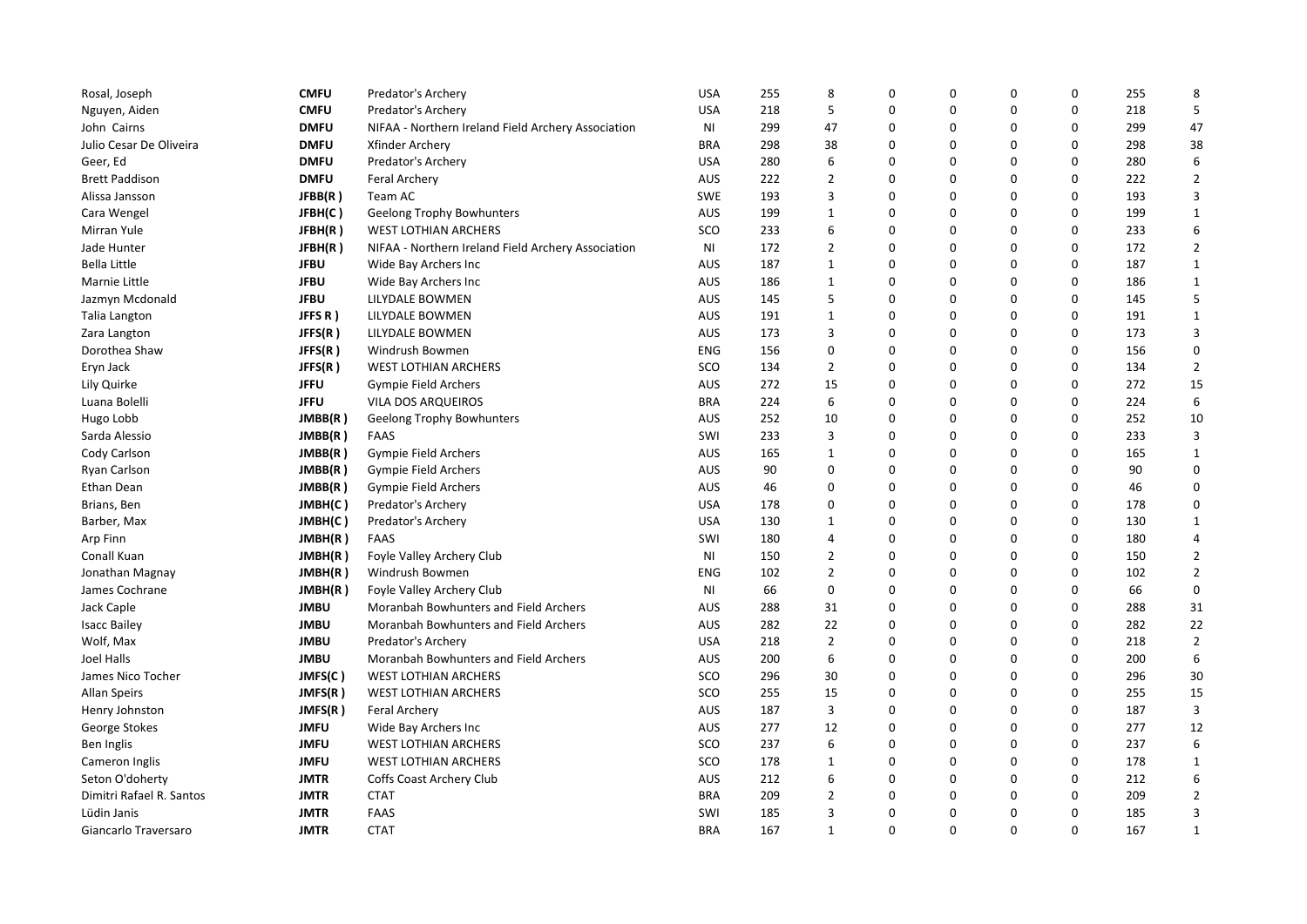| Marks, Debra Rose        | VFBB(C)     | Predator's Archery                                 | <b>USA</b> | 255 | $\overline{7}$ | $\Omega$    | $\Omega$ | 0        | 0        | 255 | 7              |
|--------------------------|-------------|----------------------------------------------------|------------|-----|----------------|-------------|----------|----------|----------|-----|----------------|
| Gabriele Dehn            | VFBB(R)     | SV Wissen                                          | <b>GER</b> | 206 | $\overline{7}$ | $\mathbf 0$ | 0        | 0        | 0        | 206 | $\overline{7}$ |
| Carolyn Mcgoldrick       | VFBB(R)     | <b>MVA</b>                                         | <b>AUS</b> | 54  | $\mathbf 0$    | $\Omega$    | 0        | 0        | 0        | 54  | $\Omega$       |
| Carmen Schmidt           | VFBH(R)     | <b>CTAT</b>                                        | <b>BRA</b> | 187 | 5              | $\Omega$    | 0        | 0        | 0        | 187 | 5              |
| Liz Crane                | VFBH(R)     | NIFAA - Northern Ireland Field Archery Association | ΝI         | 169 | 0              | 0           | 0        | 0        | 0        | 169 | 0              |
| Pat Wilson               | VFBH(R)     | NIFAA - Northern Ireland Field Archery Association | <b>NI</b>  | 161 | $\overline{2}$ | $\Omega$    | 0        | 0        | $\Omega$ | 161 | $\overline{2}$ |
| Keating, Karen           | <b>VFBU</b> | Predator's Archery                                 | <b>USA</b> | 294 | 24             | $\Omega$    | 0        | 0        | 0        | 294 | 24             |
| Crabb, Glynis            | <b>VFBU</b> | Predator's Archery                                 | <b>USA</b> | 254 | 11             | 0           | 0        | 0        | 0        | 254 | 11             |
| Jan Rhoades              | <b>VFBU</b> | Wide Bay Archers Inc                               | <b>AUS</b> | 246 | $\overline{7}$ | $\Omega$    | 0        | 0        | 0        | 246 | $\overline{7}$ |
| Sue Houlgrave            | <b>VFBU</b> | Wide Bay Archers Inc                               | <b>AUS</b> | 243 | 8              | $\Omega$    | 0        | 0        | 0        | 243 | 8              |
| Val Mccormick            | <b>VFBU</b> | Wide Bay Archers Inc                               | <b>AUS</b> | 241 | 12             | $\Omega$    | $\Omega$ | $\Omega$ | $\Omega$ | 241 | 12             |
| Sue Cairns               | <b>VFBU</b> | NIFAA - Northern Ireland Field Archery Association | ΝI         | 232 | $\overline{2}$ | 0           | 0        | 0        | 0        | 232 | $\overline{2}$ |
| <b>Myrtle Mcguinness</b> | VFFS(R)     | NIFAA - Northern Ireland Field Archery Association | ΝI         | 259 | 8              | $\Omega$    | 0        | 0        | 0        | 259 | 8              |
| Jane Walker              | VFFS(R)     | <b>WEST LOTHIAN ARCHERS</b>                        | SCO        | 233 | $\overline{7}$ | $\Omega$    | 0        | 0        | 0        | 233 | $\overline{7}$ |
| Hausherr Maya            | <b>VFFU</b> | <b>FAAS</b>                                        | SWI        | 286 | 20             | 0           | 0        | 0        | 0        | 286 | 20             |
| Thomas Rosén             | VMBB(C)     | Team AC                                            | <b>SWE</b> | 233 | $\overline{4}$ | $\Omega$    | 0        | 0        | $\Omega$ | 233 | 4              |
| Günter Knall             | VMBB(R)     | SV Wissen                                          | GER        | 245 | 8              | $\Omega$    | 0        | 0        | 0        | 245 | 8              |
| Don Bradley              | VMBB(R)     | <b>Cushinstown Archers</b>                         | <b>IRE</b> | 236 | 8              | 0           | 0        | 0        | 0        | 236 | 8              |
| Derek Inglis             | VMBB(R)     | <b>WEST LOTHIAN ARCHERS</b>                        | SCO        | 217 | $\overline{2}$ | $\Omega$    | 0        | 0        | 0        | 217 | $\overline{2}$ |
| Malech, Rob              | VMBH(C)     | Predator's Archery                                 | <b>USA</b> | 284 | 13             | $\Omega$    | 0        | 0        | 0        | 284 | 13             |
| Schläpfer Stephan        | VMBH(R)     | <b>FAAS</b>                                        | SWI        | 266 | 11             | $\Omega$    | $\Omega$ | 0        | 0        | 266 | 11             |
| Allemann Roger           | VMBH(R)     | <b>FAAS</b>                                        | SWI        | 207 | $\overline{2}$ | $\Omega$    | 0        | 0        | 0        | 207 | $\overline{2}$ |
| Noel Needham             | VMBH(R)     | Renegade Bowmen Inc                                | <b>AUS</b> | 187 | 1              | $\Omega$    | 0        | 0        | 0        | 187 | 1              |
| Alan Hansen              | VMBH(R)     | Renegade Bowmen Inc                                | AUS        | 183 | $\overline{2}$ | $\Omega$    | $\Omega$ | $\Omega$ | $\Omega$ | 183 | $\overline{2}$ |
| Ian Blunsdon             | VMBH(R)     | Windrush Bowmen                                    | <b>ENG</b> | 132 | 0              | $\Omega$    | 0        | 0        | 0        | 132 | 0              |
| Klaus Peter Ammon        | VMBH(R)     | <b>CTAT</b>                                        | <b>BRA</b> | 196 | $\overline{4}$ | $\Omega$    | 0        | 0        | 0        | 196 | 4              |
| Hall, Allan              | <b>VMBL</b> | Lakeside Bowmen                                    | AUS        | 255 | $\overline{7}$ | $\Omega$    | 0        | 0        | 0        | 255 | $\overline{7}$ |
| George Heath             | <b>VMBU</b> | Foyle Valley Archery Club                          | <b>NI</b>  | 300 | 36             | 0           | 0        | 0        | 0        | 300 | 36             |
| Simon Stock              | <b>VMBU</b> | NIFAA - Northern Ireland Field Archery Association | ΝI         | 294 | 26             | $\Omega$    | 0        | 0        | 0        | 294 | 26             |
| Ken Stuckey              | <b>VMBU</b> | Wide Bay Archers Inc                               | AUS        | 289 | 27             | 0           | 0        | 0        | 0        | 289 | 27             |
| Ewan Zander              | <b>VMBU</b> | LILYDALE BOWMEN                                    | <b>AUS</b> | 284 | 25             | 0           | $\Omega$ | 0        | 0        | 284 | 25             |
| Liste, Thomas            | <b>VMBU</b> | Predator's Archery                                 | <b>USA</b> | 241 | 3              | 0           | 0        | 0        | 0        | 241 | 3              |
| <b>Willie Muir</b>       | VMFS(C)     | <b>WEST LOTHIAN ARCHERS</b>                        | SCO        | 286 | $\mathbf 0$    | $\Omega$    | 0        | 0        | 0        | 286 | $\Omega$       |
| Phil Sutherland          | VMFS(C)     | <b>WEST LOTHIAN ARCHERS</b>                        | SCO        | 285 | 23             | $\Omega$    | 0        | 0        | 0        | 285 | 23             |
| Martin O'nions           | VMFS(C)     | <b>WEST LOTHIAN ARCHERS</b>                        | SCO        | 282 | 22             | 0           | 0        | 0        | 0        | 282 | 22             |
| Decio Valente Rodrigues  | VMFS(R)     | Xfinder Archery                                    | <b>BRA</b> | 285 | 25             | $\Omega$    | 0        | 0        | 0        | 285 | 25             |
| Rubens Wajsman           | VMFS(R)     | Arqueiros do Vale (AVA)                            | <b>BRA</b> | 279 | 13             | $\Omega$    | 0        | 0        | 0        | 279 | 13             |
| <b>Hilary Devaney</b>    | VMFS(R)     | Windrush Bowmen                                    | <b>ENG</b> | 204 | $\overline{2}$ | 0           | 0        | 0        | 0        | 204 | $\overline{2}$ |
| John Greenhill           | VMFS(R)     | Windrush Bowmen                                    | <b>ENG</b> | 192 | 4              | $\Omega$    | 0        | 0        | $\Omega$ | 192 | 4              |
| <b>Brunner Rainer</b>    | <b>VMFU</b> | FAAS                                               | SWI        | 300 | 53             | $\Omega$    | $\Omega$ | 0        | 0        | 300 | 53             |
| <b>Alastair Smedley</b>  | <b>VMFU</b> | <b>MVA</b>                                         | <b>AUS</b> | 299 | 46             | 0           | 0        | 0        | 0        | 299 | 46             |
| Enz René                 | <b>VMFU</b> | <b>FAAS</b>                                        | SWI        | 299 | 43             | 0           | 0        | 0        | 0        | 299 | 43             |
| <b>Tomsic Niko</b>       | <b>VMFU</b> | FAAS                                               | SWI        | 299 | 43             | $\Omega$    | 0        | 0        | 0        | 299 | 43             |
| Dumuid Stéphane          | <b>VMFU</b> | FAAS                                               | SWI        | 297 | 39             | $\Omega$    | $\Omega$ | $\Omega$ | $\Omega$ | 297 | 39             |